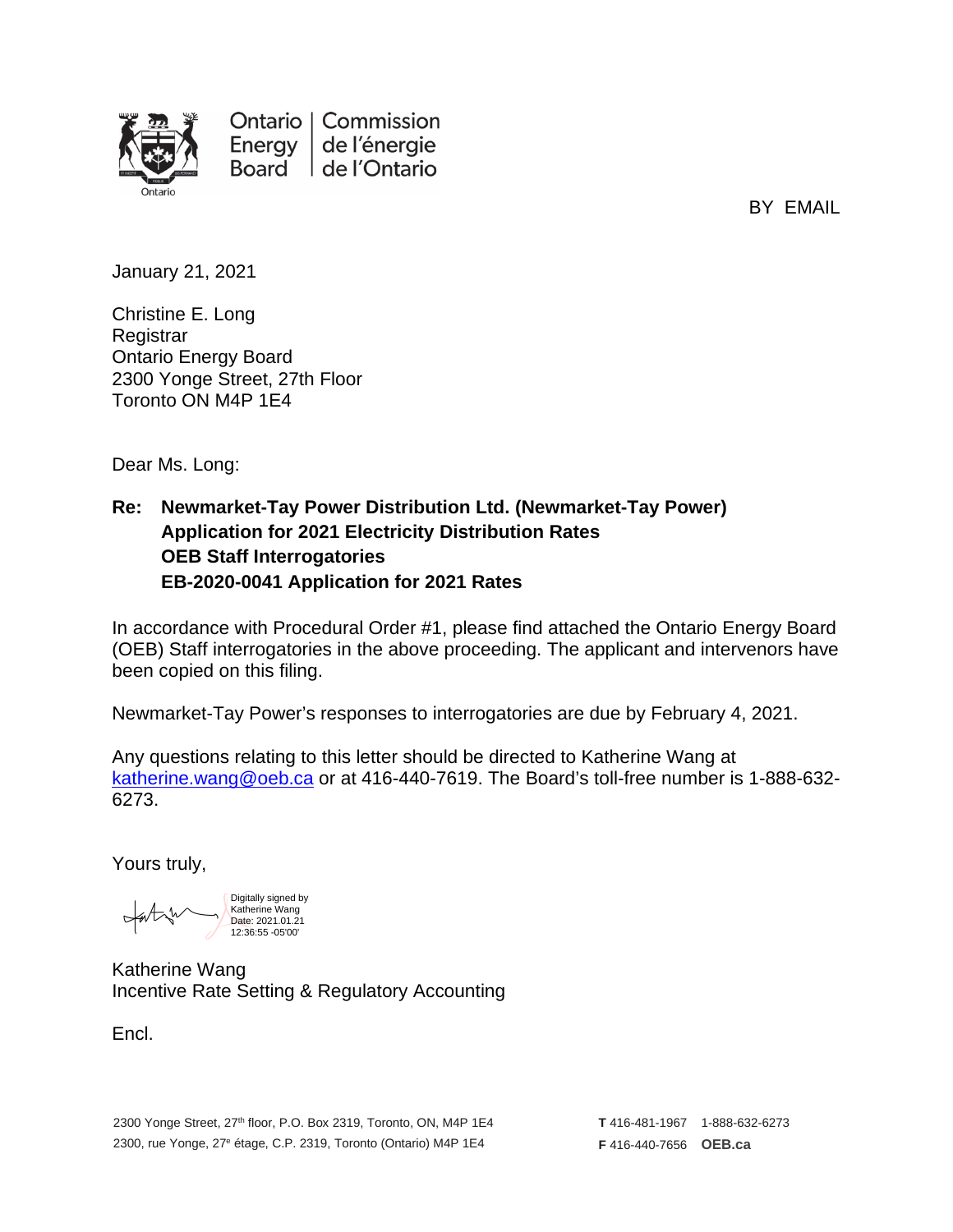# **OEB Staff Interrogatories Newmarket-Tay Power Distribution Ltd. 2021 IRM Application**

Please note, Newmarket-Tay Power is responsible for ensuring that all documents it files with the OEB, including responses to OEB staff questions and any other supporting documentation, do not include personal information (as that phrase is defined in the *Freedom of Information and Protection of Privacy Act*), unless filed in accordance with rule 9A of the OEB's *Rules of Practice and Procedure*.

## **General:**

### **G-Staff-1 Ref 1: Updated Rate Generator Models**

OEB staff has made the following generic updates to the Rate Generator Models. Please review and confirm the updates.

- Tab 11 Updated 2021 Uniform Transmission Rates (UTRs) and 2021 Hydro One Sub-transmission Rates
- Tab 17 Updated 2021 Time-of-Use (TOU) Prices
- Tab 17 Updated the Inflation Factor for Pole Attachment Charge to 0%
- Tab 20 Updated the Ontario Electricity Rebate (OER) to 21.2%

# **Newmarket-Tay Rate Zone (NTRZ):**

## **NTRZ-Staff-1**

# **Ref 1: Rate Generator Model, Tab 3 Continuity Schedule – 2019 OEB-approved Disposition**

As stated in the Decision and Rate Order for Newmarket-Tay Power's 2019 rate application (EB-2018-0055), the Group 1 account balances (as shown in screenshot below) were approved for interim disposition. In Tab 3 Continuity Schedule file in the current application, Newmarket-Tay Power reported the OEB-approved disposition amounts for 2019 in columns BE (principal) and BJ (interest).

OEB staff notes that for Accounts 1551, 1580, 1580-CBR Class B, 1584, 1586, 1588 and 1589, the disposition amounts entered in columns BE and BJ are with the opposite directional sign (i.e. a credit balance was entered as a debit balance) when compared to the OEB-approved disposition balances in EB-2018-0055 Decision. Please correct the disposition column accordingly, or provide rationale for why those adjustments are not necessary.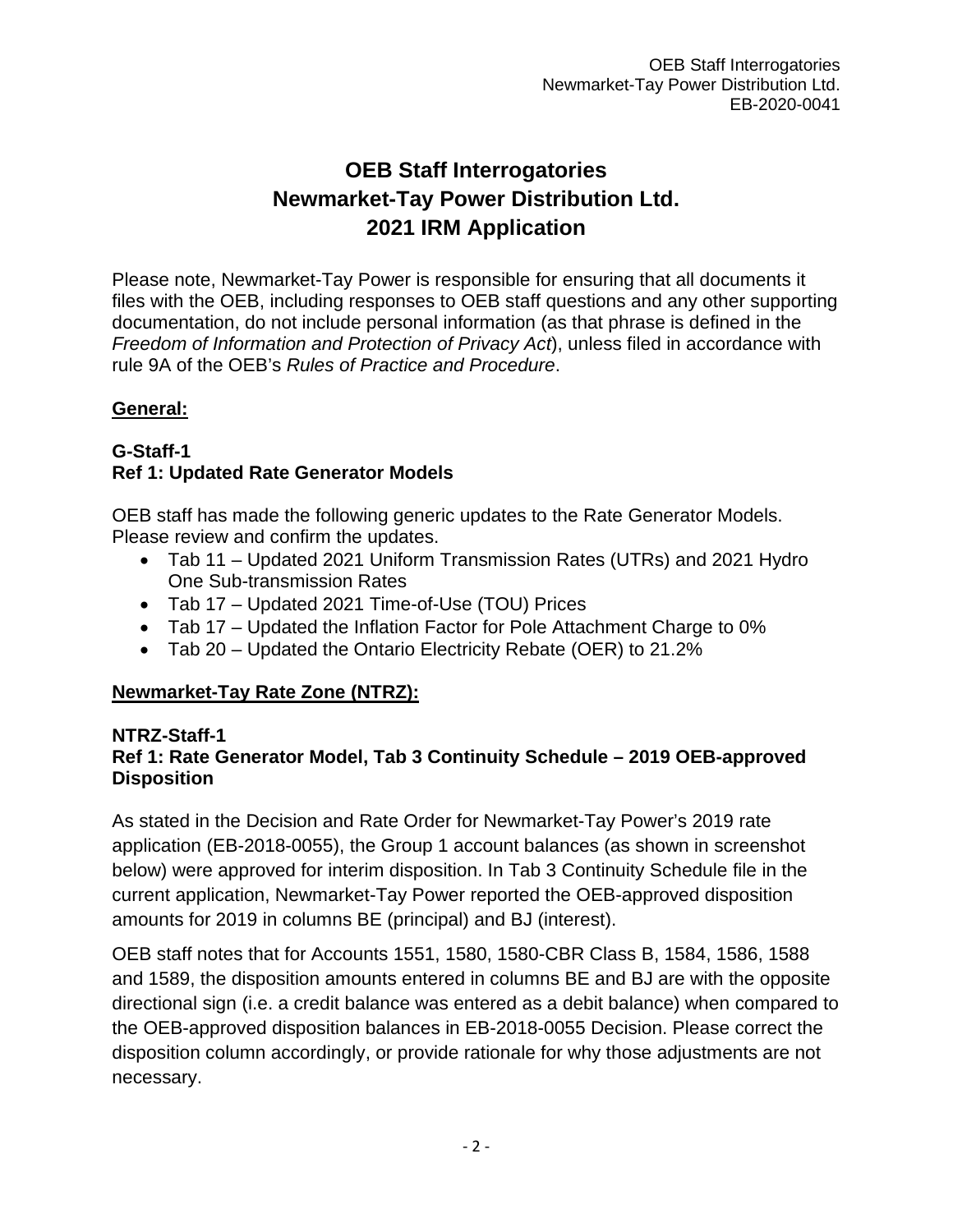| <b>Ontario Energy Board</b> | EB-2018-0055                                 |
|-----------------------------|----------------------------------------------|
|                             | <b>Newmarket-Tay Power Distribution Ltd.</b> |

### Table 7.2: Newmarket-Tay Power Main Rate Zone **Group 1 Deferral and Variance Account Balances**

| <b>Account</b><br><b>Name</b>                                 | <b>Account</b><br><b>Number</b> | <b>Principal</b><br>Balance (\$)<br>А | <b>Interest</b><br><b>Balance (\$)</b><br>в | Total<br>Claim (\$)<br>$C = A + B$ |
|---------------------------------------------------------------|---------------------------------|---------------------------------------|---------------------------------------------|------------------------------------|
| <b>IV Variance Account</b>                                    | 1550                            | 657,362                               | 28.331                                      | 685.693                            |
| <b>Smart Metering Entity</b><br>Variance Charge               | 1551                            | 38,216                                | 2.607                                       | 40.822                             |
| RSVA - Wholesale<br>Market Service Charge                     | 1580                            | (3, 111, 963)                         | (131,998)                                   | (3,243,961)                        |
| Variance WMS - Sub-<br>account CBR Class B                    | 1580                            | 487,036                               | 17.889                                      | 504,925                            |
| <b>RSVA - Retail</b><br><b>Transmission Network</b><br>Charge | 1584                            | (476, 132)                            | (9,632)                                     | (485, 764)                         |
| RSVA - Retail<br>Transmission<br><b>Connection Charge</b>     | 1586                            | 426,004                               | 39,272                                      | 465,276                            |
| RSVA - Power                                                  | 1588                            | 1.366,310                             | 78,711                                      | 1.445.021                          |
| RSVA - Global<br>Adjustment                                   | 1589                            | 1,162,970                             | 56,163                                      | 1,219,133                          |
| <b>Totals for all Group 1 accounts</b>                        |                                 | 549,802                               | 81,344                                      | 631,146                            |

## **NTRZ-Staff-2**

### **Ref 1: Rate Generator Model, Tab 3 Continuity Schedule – 2019 OEB-approved Disposition and Adjustment in Account 1595 (2014 and pre-2014)**

In the Continuity Schedule, under 2019, Newmarket-Tay Power reported a debit balance of \$12,281 and a credit balance of \$12,281 for principal and interest dispositions in Account 1595 (2014 and pre-2014), respectively. A principal adjustment of \$10,400 is also reported for this account. In Newmarket-Tay Power's 2019 Decision and Rate Order (EB-2018-0055), there is no disposition amount approved in Account 1595 (2014) (or residual balance in Account 1595 for any year before 2014).

Please provide explanations for the above-noted disposition and adjustment amounts and update the Continuity Schedule, as needed.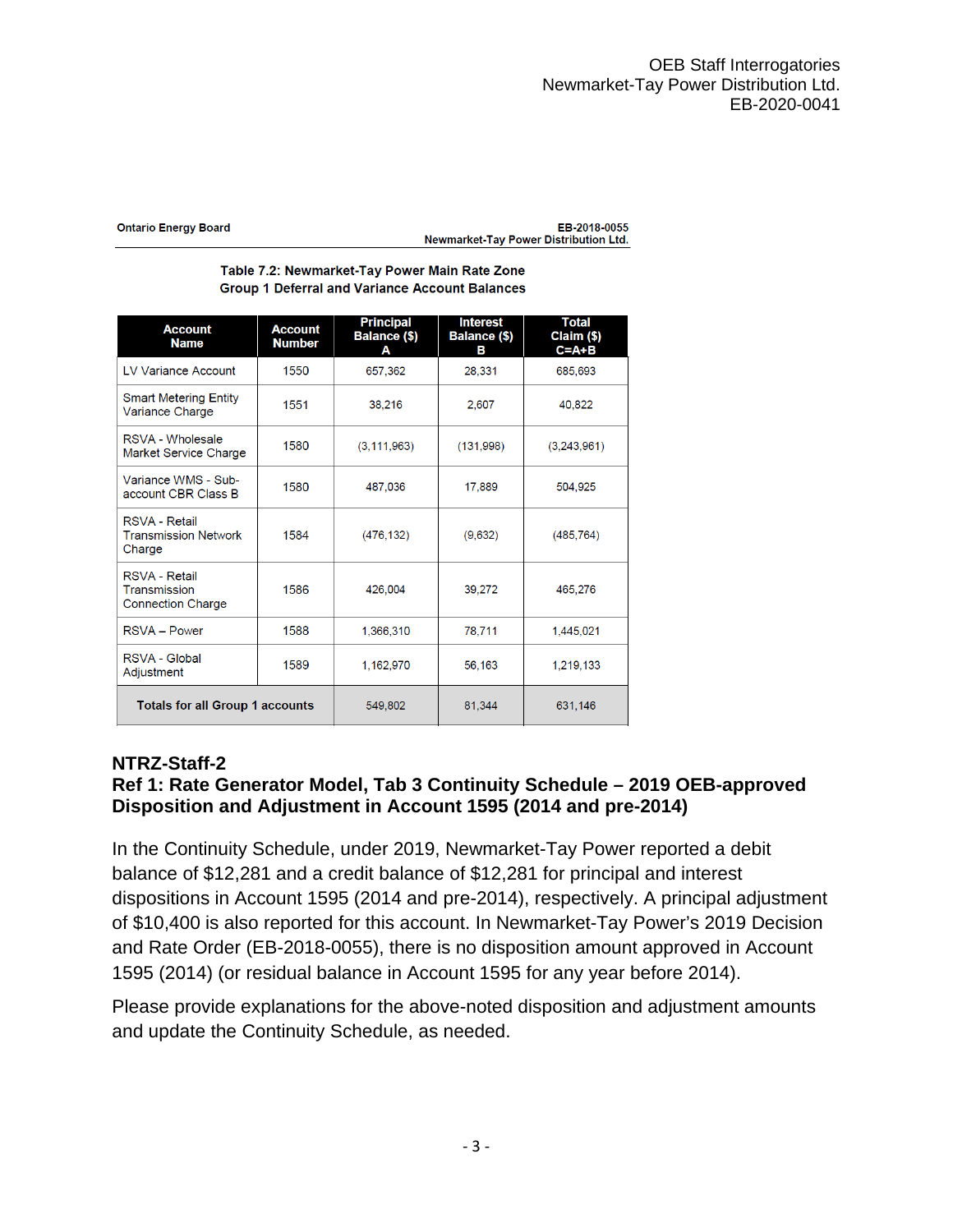### **NTRZ-Staff-3 Ref 1: Rate Generator Model, Tab 3 Continuity Schedule – Account 1595 Subaccounts Ref 2: 1595 Analysis Workform Ref 3: Manager's Summary, page 60**

As noted in the Continuity Schedule and the Manager's Summary, Newmarket-Tay Power is seeking disposition of Account 1595 for the years 2014 and pre-2014, 2015 and 2017. Newmarket-Tay Power also filed the 1595 Analysis Workform for these years.

- a) According to Newmarket-Tay Power's 2017 IRM decision (EB-2016-0275), there was no disposition amount approved for Group 1 DVAs as the disposition threshold was not exceeded. In the same decision, the Shared Tax amount pertaining to 2017 was approved to be disposed through a one-year rate rider. Therefore, there should not be balances recorded in Account 1595 (2017). The Shared Tax amount of \$40,969 approved in the 2018 decision (EB-2017-0062 as noted in the Manager's Summary) should be included in Account 1595 (2018). Please provide explanation for the balances reported in Account 1595 (2017) in the Continuity Schedule and 1595 Workform in the current application. Please include any necessary updates.
- b) According to Newmarket-Tay Power's 2015 IRM decision (EB-2014-0095), there was no disposition amount approved for Group 1 DVAs as the disposition threshold was not exceeded. In the same decision, the Shared Tax amount pertaining to 2015 was approved to be disposed through a one-year rate rider. Therefore, there should not be balances recorded in Account 1595 (2015). Please provide explanations (detailed information with related calculations and reference) for the balances reported in Account 1595 (2015) in the Continuity Schedule and 1595 Workform in the current application. Please include any necessary updates.
- c) It is noted that there were no rate applications filed for 2011 or 2013. Therefore, there was also no Group 1 account disposition approved for 2011 or 2013 and there should not be balances recorded in Account 1595 (2011) or Account 1595 (2013). Newmarket-Tay Power filed data for 2011 and 2013 in 1595 Workform. Please provide explanations for the balances filed in these two tabs (OEBapproved disposition and rate rider amounts) with supporting references, and/or make necessary updates (in 1595 Workform and Continuity Schedule), if needed.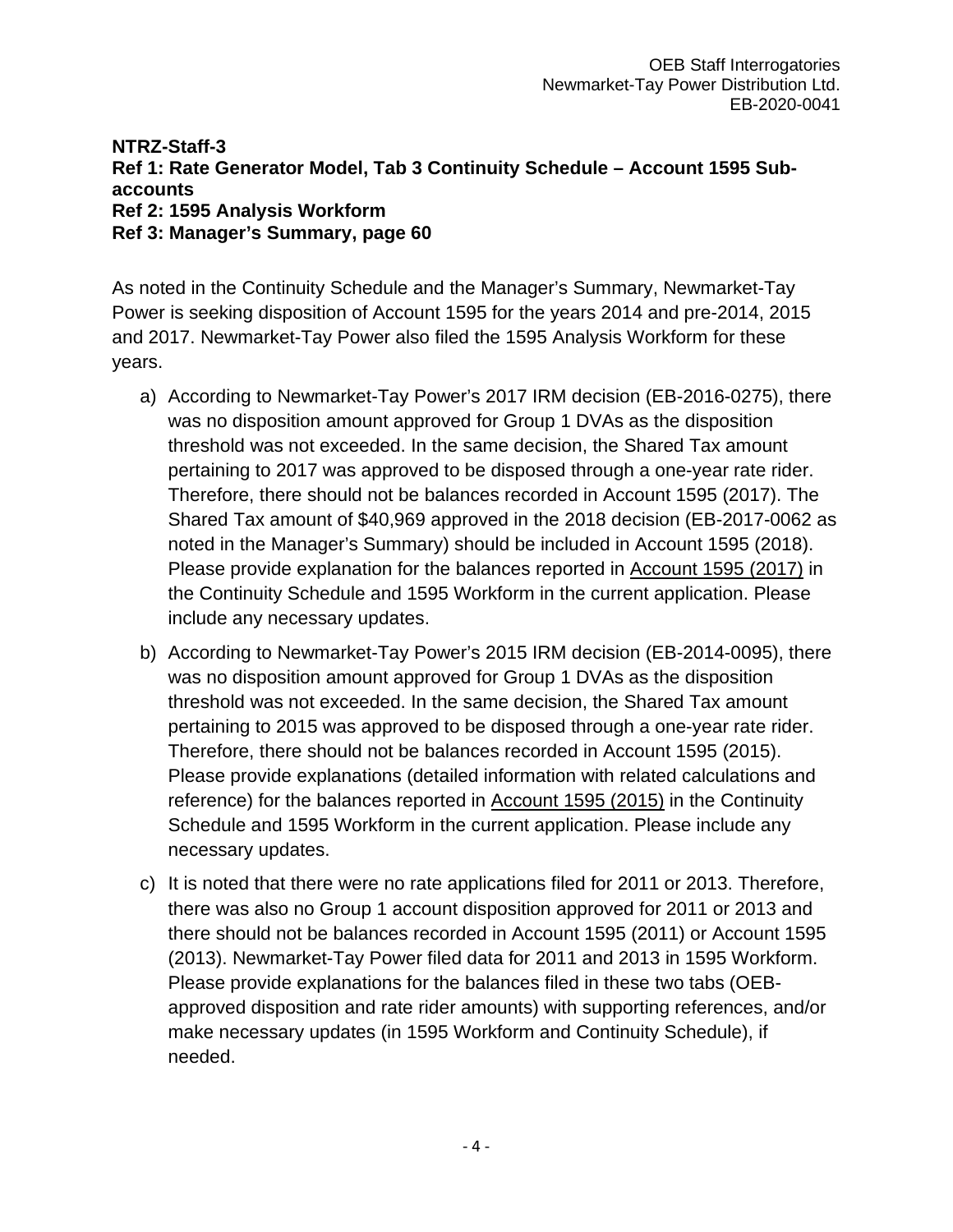- d) In Newmarket-Tay Power's 2014 Decision and Rate Order EB-2013-0153, the OEB approved disposition of a debit amount of \$665,838 for the former Newmarket Hydro and a credit amount of \$331,838 for the former Tay Hydro for the pre-harmonized balances as of December 31, 2010. The OEB also approved the disposition of the credit amount of \$1,257,400 for Newmarket Tay Power's post-harmonized balance as of December 31, 2012 for a combined credit balance of \$923,402 as of December 31, 2012. Please provide a detailed reconciliation for the principal and interest disposition amounts Newmarket-Tay reported for 2014 in the 1595 Workform. Please explain which DVA (2014) and GA (2014) rate riders are included in the analysis in the "Step 1" table.
- e) Please review the instruction notes in the "Instructions" tab of the IRM model in cells E28 and E30. Please ensure for each Account 1595, the data is input starting from the year the sub-account started to accumulate a balance (i.e. the vintage year). There is an example in the instruction note that the applicant may follow.

## **NTRZ-Staff-4 Ref 1: Rate Generator Model, Tab 6 Class A Consumption Data**

As indicated in the application, Newmarket-Tay's Account 1589 GA was last disposed on a final basis for 2012 balances, and there were Class A/B transition customers during the period that the GA balance accumulated. Therefore, in Tab 6 of the IRM model, the applicant must enter the consumption and demand data for transition customers and Class A customers in tables 3a and 3b. This tab has now been updated by OEB staff to show the year columns (the period account balances accumulated – 2013 to 2019) in tables 3a and 3b. Please enter the required data in the two tables in Tab 6 and update Tab 6.1a, Tab 6.1, Tab 6.2a and Tab 6.2, as required.

### **NTRZ-Staff-5 Ref 1: Rate Generator Model, Tab 20 Bill Impacts – RTSR**

OEB staff updated the 2021 UTRs and Hydro One Sub-transmission rates in Tab 11 of the IRM model. As shown in Tab 20 Bill Impacts, the NTRZ's Retail Transmission Service Rate (RTSR) charges have relatively high bill impacts (greater than 5% for RTSR-Network and greater than (8%) for RTSR-Connection) for all classes. As flagged in red text in column N of Tab 20, a distributor is expected to provide reasons for the change in RTSRs in the application. Please provide explanations for the large changes in the NTRZ's RTSRs.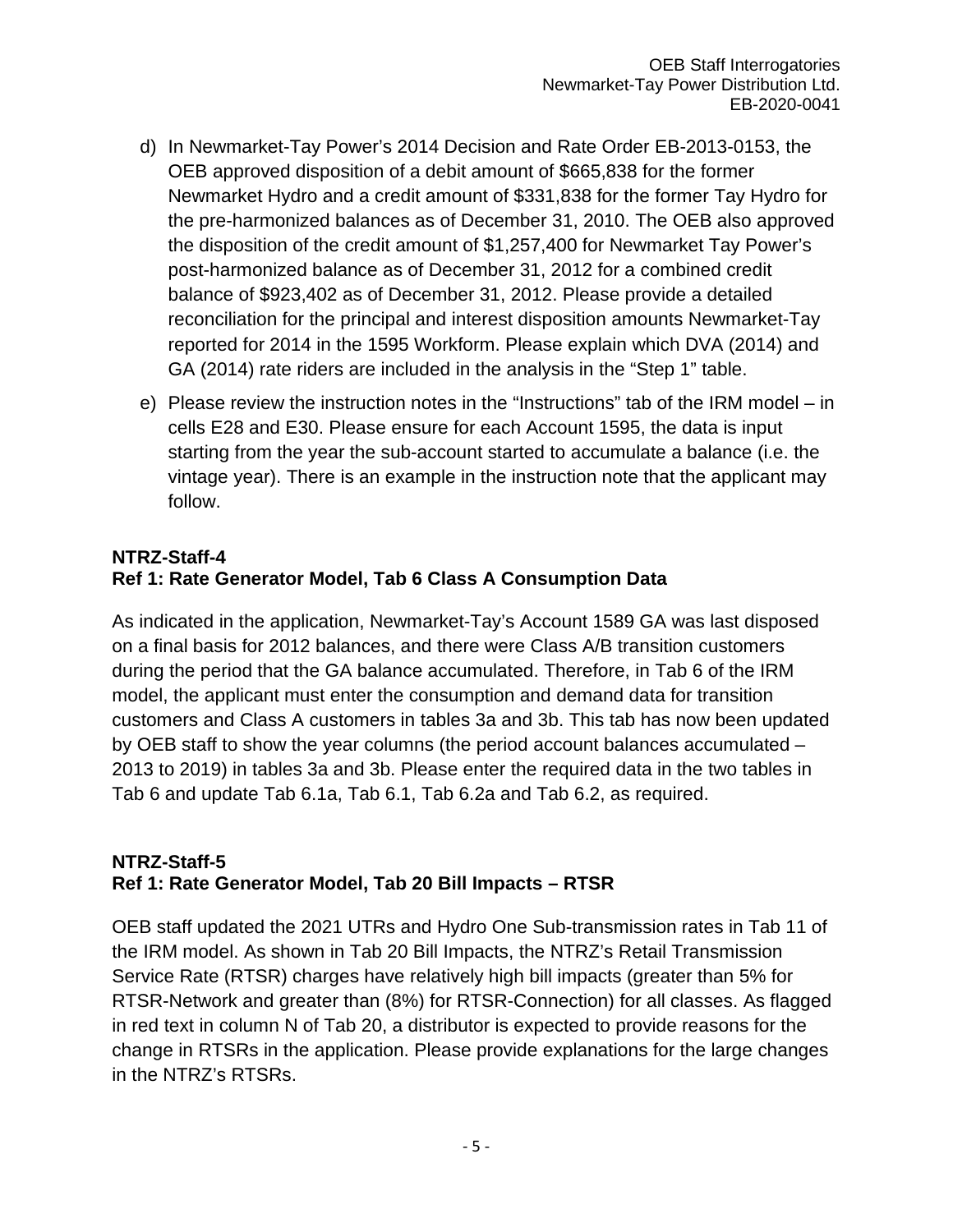## **NTRZ-Staff-6 Ref 1: LRAMVA Workform, Tab 5**

There were additional savings included in the LRAMVA calculation (such as the adjustment to the 2017 Process and Systems Update Initiative (PSUI) and 2019 savings) that were not identified in the Participation and Cost (P&C) Report.

- a) Please explain how the 2017 adjustment to PSUI savings was derived, as savings of 631,244 kWh were not included in the P&C report.
- b) Please explain why the 2019 savings were not included in the P&C report and why the additional project savings claimed would be eligible for lost revenue recovery.
- c) Please provide supporting documentation (e.g. an excel copy of the CDM Information System (CDM-IS) report) to substantiate the additional project savings claimed in 2019, with the following data included:
	- Framework under which the savings will be delivered under (e.g. CFF winddown framework, interim framework, etc.)
	- Date that the program was approved by the IESO
	- Expected completion date of the program
	- Expected kWh and kW savings (net)
	- Delivery agent for the program savings (e.g. LDC or IESO led)
	- Approval date of an IESO incentive
- d) If supplemental reports cannot be provided in support of any project(s) identified above, please identify the project(s) and discuss the accuracy level of the savings estimates.
- e) Please provide a discussion of how the persistence of 2018 energy and demand savings were estimated into 2019, including assumptions and reports used.

## **NTRZ-Staff-7 Ref 1: LRAMVA workform, Tabs 3 and 5**

NTRZ completed the transition to a fixed residential charge as of May 1, 2019, however, it is proposing to claim lost revenues from the residential class in 2019. As a result of the transition to the fixed residential charge, distributors will no longer experience lost revenues due to reduced consumption.

As the May 1, 2019 fixed residential charge is no longer a volumetric rate, the LRAMVA Workform calculates residential lost revenues in 2019 by taking the full year value of persisting savings from prior years into 2019 and multiplying that amount by 1/3 of the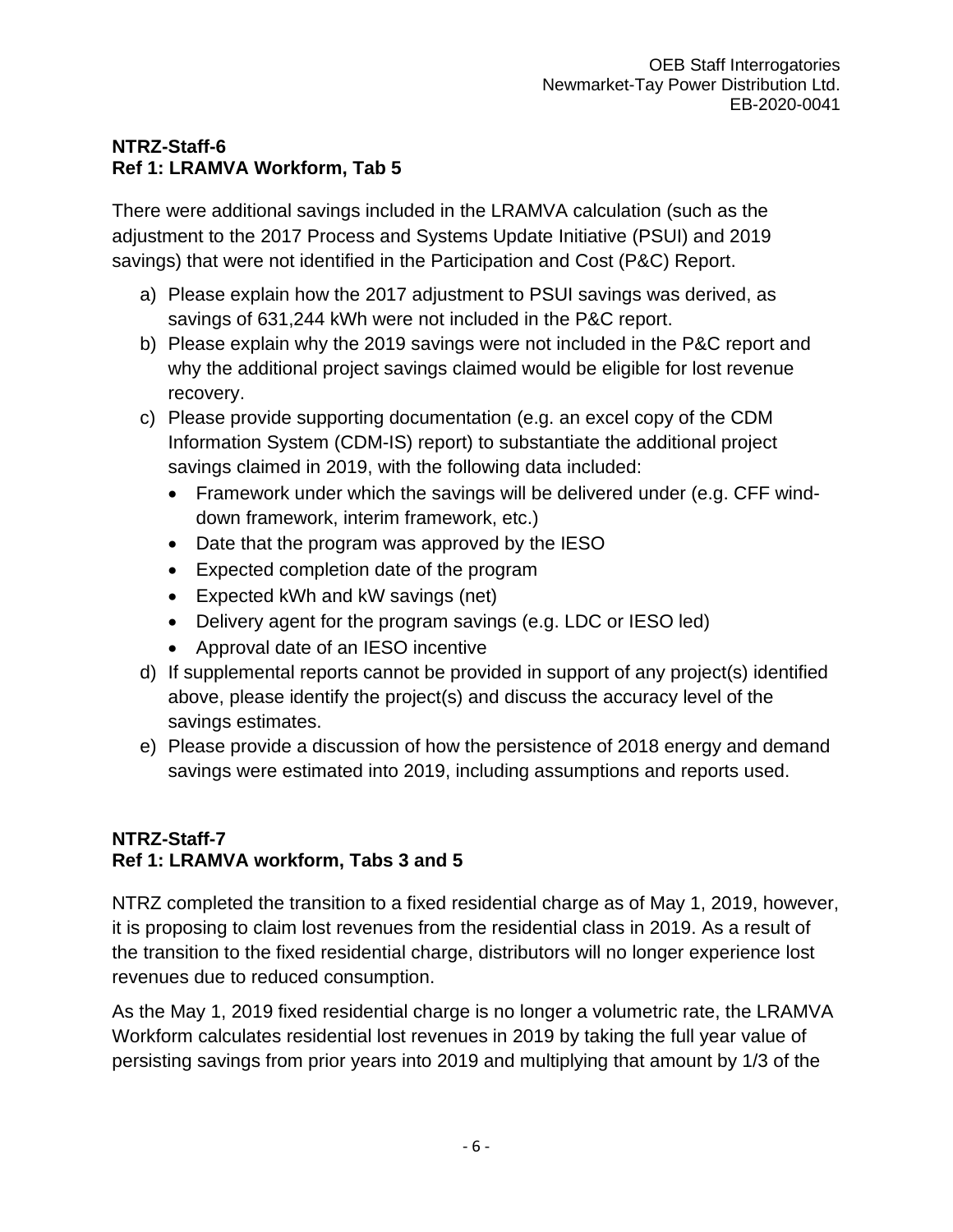2018 volumetric rate (i.e. Jan 1 to April 30, 2019) to calculate lost revenues for 2019, as this period was before the fixed residential charge was in place.

Please provide rationale for claiming lost revenues for the residential class for all of 2019 when the utility has transitioned to a fixed residential charge as of May 1, 2019.

### **NTRZ-Staff-8 Ref 1: LRAMVA Workform, Tab 6**

The carrying charges on the principal balance are not calculated to May 1, 2021.

Please populate column H (cells 165-169) in Table 6-a with the corresponding monthly interest rate for the period to calculate projected carrying charges to May 1, 2021.

### **NTRZ-Staff-9 Ref 1: LRAMVA Workform, Tab 1-a**

- a) If Newmarket-Tay Power made any changes to the LRAMVA Workform for the NTRZ as a result of its responses to the above LRAMVA interrogatories, please file an updated LRAMVA Workform.
- b) Please confirm that any changes to the LRAMVA Workform in response to any LRAMVA interrogatories are reflected in "Table A-2. Updates to LRAMVA Disposition (Tab 1-a)".

## **NTRZ-Staff-10**

- **Ref 1: 2020 IRM Decision and Order EB-2019-0055, page 11**
- **Ref 2: Manager's summary, page 25**

## **Ref 3: Appendix 7: DVA Review External Auditor's Report**

Regarding the Group 1 DVA balances for the NTRZ, page 11 of Newmarket-Tay Power's 2019 IRM Decision and Order states the following: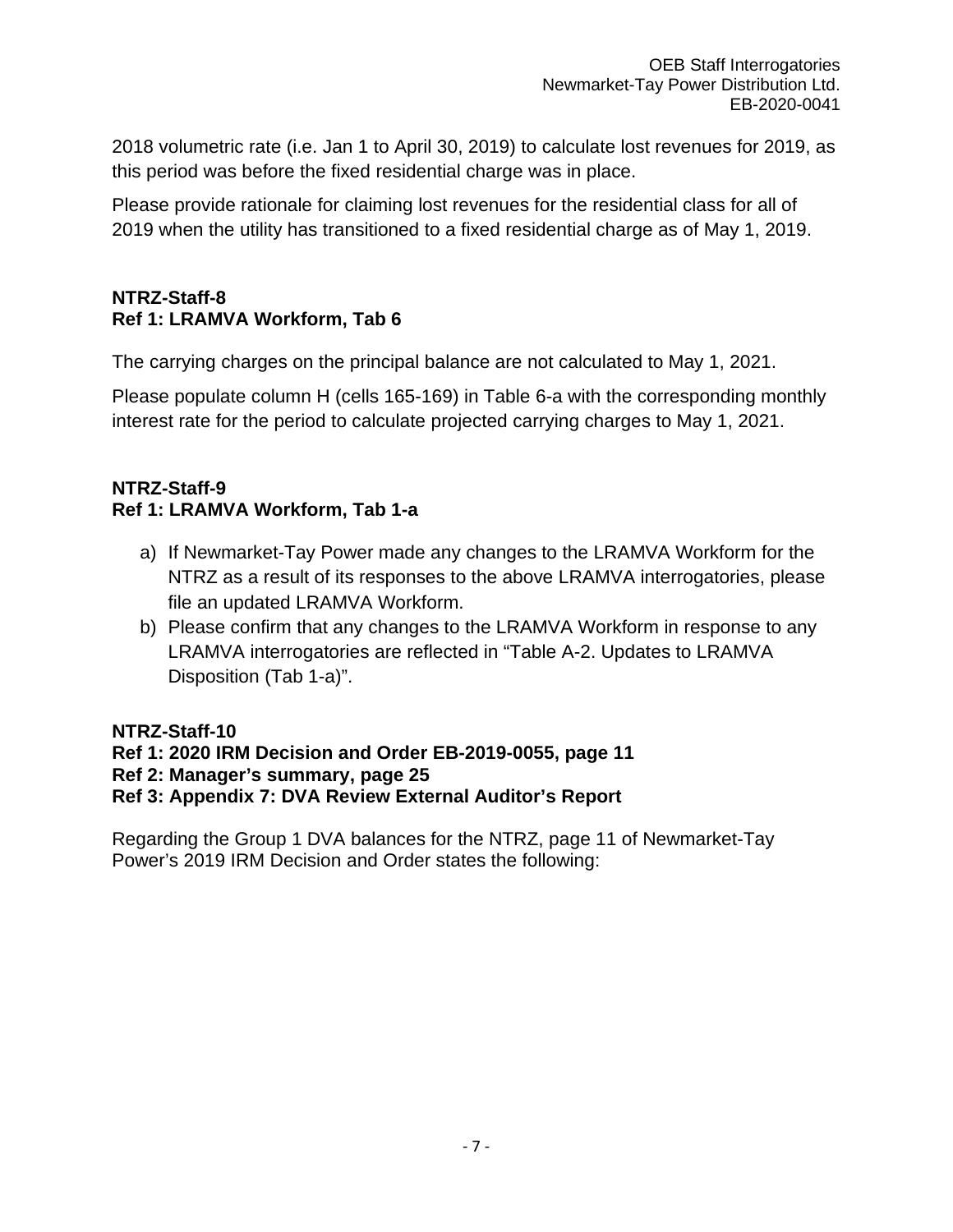### **Findings**

The OEB agrees that there should be no disposition of the Group 1 DVAs in this proceeding for the NTRZ. The OEB expects Newmarket-Tay Power to ensure that all Group 1 balances for the entire period from 2013 to 2019 for the NTRZ have been thoroughly reviewed, and the results of that review are filed with the 2021 rate application. Newmarket-Tay Power undertook an independent special purpose audit for the Group 1 RSVAs for the NTRZ for the 2013 to 2017 period, before the OEB issued its accounting guidance. The OEB will leave it to Newmarket-Tay Power's discretion whether the review to be filed with the 2021 rate application is completed in-house or by an independent auditor. Whichever approach, the OEB expects sufficient detail to be filed with the OEB to support balances proposed for disposition. This review shall include an assessment of accounting and settlement practices for Accounts 1588 and 1589, all necessary workforms for the sub-accounts of Account 1595, and detailed explanations for any adjustments made.

Page 25 of manager's summary states that:

NT Power engaged Baker Tilly an independent auditor to conduct a detailed review of Group 1 NTRZ balances for 2013 to 2019…The review includes an assessment of accounting and settlement practices for Account 1588, Account 1589 and all sub accounts of Account 1595. A review of RPP calculations, embedded generation settlement claims, CT 148 between RPP and non RPP that flow into Account 1588 and 1589 and the related controls were completed to ensure accuracy and identify any adjustments.

Regarding the scope of the engagement, OEB staff notes that the external auditor's review report in Appendix 7 states that:

We have reviewed the accompanying Table 1: Adjustments for accounts 1588 and 1589 NTRZ, Table 2: Adjustments for account 1595 NTRZ, Table 2: GA Analysis Summary by Year, GA analysis work forms, and the 1595 analysis work forms for the period of January 1, 2013 to December 31, 2019 ("Schedules"), and the summary other explanatory information for Newmarket-Tay Power Distribution Ltd., Newmarket-Tay Rate Zone. The Schedules have been prepared by management based on the financial reporting provisions of Article 490 of the Accounting Procedures Handbook (APH) for Electricity Distributors and other OEB accounting guidance including the APH's Frequently Asked Questions published July 2012, Guidance to the APH, issued March 2015 and new Accounting Guidance issued in February 2019 for Group 1 accounts.

OEB staff also notes that the external auditor has expressed a qualified opinion because the unreconciled difference on 2019 GA Analysis Workform is greater than 1%.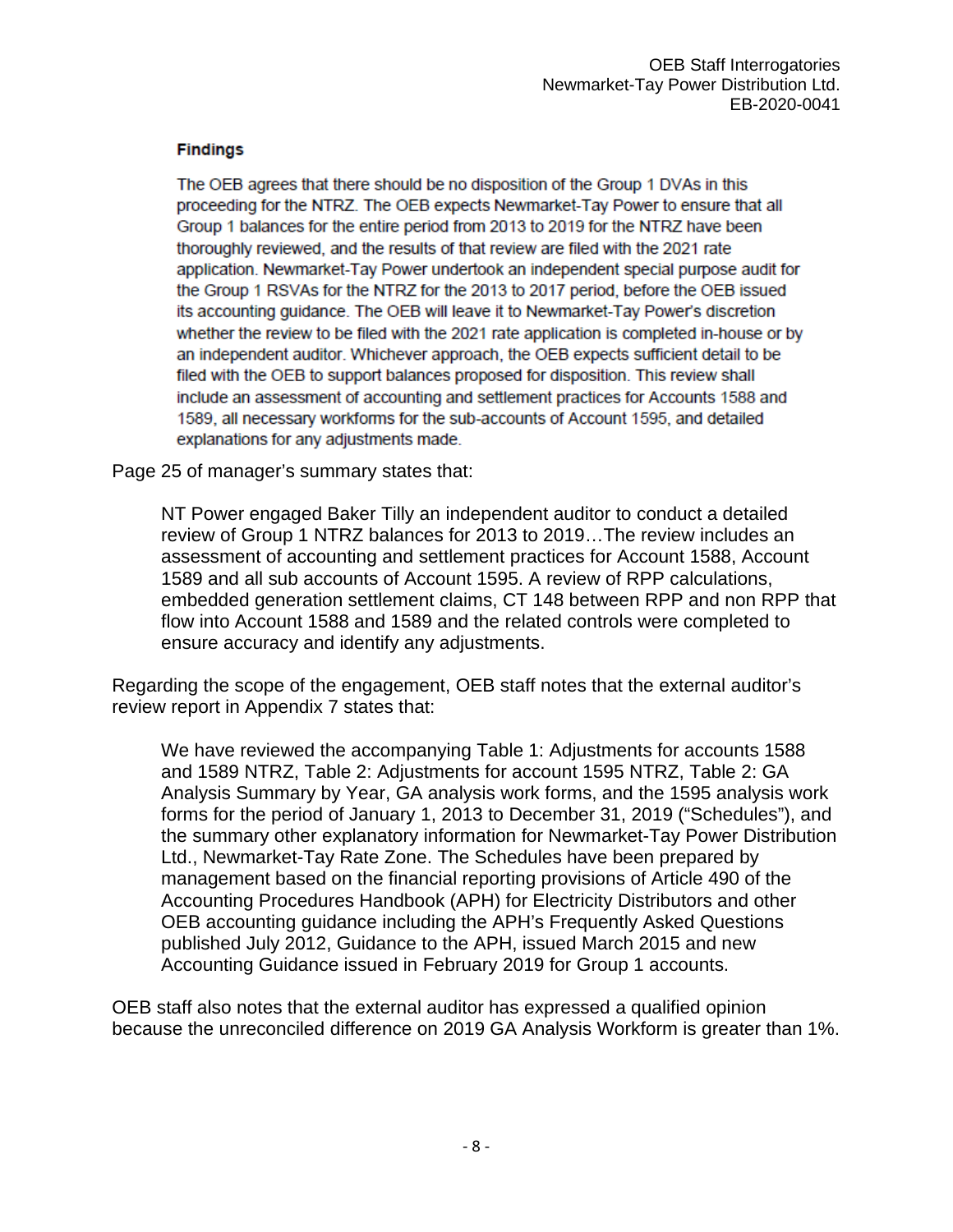- a) Please clarify whether the external auditor has reviewed the continuity schedules filed in this application for Account 1588 and Account 1589 for Main RZ?
- b) Please explain whether the qualified opinion implies that there is no assurance being provided on the 2019 balances being requested for disposition in Accounts 1588 and 1589?
- c) Please explain Newmarket-Tay Power's understanding of the implications, on disposition of the Group 1 balances, associated with the external auditor's basis for issuing a qualified conclusion.

### **NTRZ-Staff-11**

## **Ref 1: Manager's summary, page 27**

## **Ref 2: IRM Rate Generator, Tab 3. Continuity Schedule**

Page 27 of the manger's summary provides the adjustments table for both Account 1588 and Account 1589 as below:

### Table 1: Adjustments for Accounts 1588 and 1589 for NTRZ

|      |                 |                                   | <b>Account 1588</b>              |                    | Account 1589                      |                                  |                    |
|------|-----------------|-----------------------------------|----------------------------------|--------------------|-----------------------------------|----------------------------------|--------------------|
| Year |                 | <b>Original</b><br><b>Balance</b> | <b>Revised</b><br><b>Balance</b> | <b>Adjustments</b> | <b>Original</b><br><b>Balance</b> | <b>Revised</b><br><b>Balance</b> | <b>Adjustments</b> |
|      | Principal       | \$-                               | $-$17,157$                       | $-$ \$17,157       | $S -$                             | \$17,157                         | \$17,157           |
| 2013 | Interest        | \$-                               | \$-                              | $S -$              | $\mathbf{s}$ .                    | \$-                              | $S-$               |
|      | <b>Total</b>    | \$-                               | $-$17,157$                       | $-$17,157$         | $s -$                             | \$17,157                         | \$17,157           |
|      | Principal       | $-$502,997$                       | $-$460,287$                      | $-$42,709$         | $s -$                             | \$42,709                         | \$42,709           |
| 2014 | Interest        | \$5,956                           | \$5,956                          | S                  | \$-                               | \$-                              | \$-                |
|      | <b>Total</b>    | $-$497,041$                       | $-$454,331$                      | $-$42,709$         | $\mathbf{s}$ .                    | \$42,709                         | \$42,709           |
|      | Principal       | $-$502,997$                       | $-$430,074$                      | $-$72,923$         | \$-                               | \$72,923                         | \$72,923           |
| 2015 | <b>Interest</b> | \$5,956                           | \$5,956                          | $S-$               | \$-                               | \$-                              | $S-$               |
|      | <b>Total</b>    | $-$497,041$                       | $-$424,118$                      | $-$72,923$         | \$ -                              | \$72,923                         | \$72,923           |
|      | Principal       | $-$232,287$                       | $-$96,810$                       | $-$ \$135,478      | \$ -                              | \$135,478                        | \$135,478          |
| 2016 | <b>Interest</b> | \$5,956                           | \$5,956                          | $S-$               | \$-                               | \$-                              | $S-$               |
|      | <b>Total</b>    | $-$226,331$                       | $-$90,854$                       | $-$135,478$        | $s -$                             | \$135,478                        | \$135,478          |
|      | Principal       | $-$1,002,809$                     | $-$ \$851,569                    | $-$151,239$        | $S -$                             | \$151,239                        | \$151,239          |
| 2017 | <b>Interest</b> | \$31,856                          | \$31,856                         | $S-$               | \$22,514                          | \$22,514                         | \$-                |
|      | <b>Total</b>    | $-$970,953$                       | $-$ \$819,714                    | $-$151,239$        | \$22,514                          | \$173,754                        | \$151,239          |
|      | Principal       | \$3,330,363                       | \$2,438,799                      | \$891,564          | $-$159,995$                       | $-$1,051,559$                    | $-$ \$891,564      |
| 2018 | <b>Interest</b> | \$116,516                         | \$116,516                        | $S-$               | \$26,095                          | \$26,095                         | $S-$               |
|      | <b>Total</b>    | \$3,446,879                       | \$2,555,315                      | \$891,564          | \$133,900                         | $-$1,025,464$                    | $-$ \$891,564      |
|      | Principal       | \$907,098                         | \$1,557,646                      | $-$ \$650,548      | \$933,397                         | $-$ \$311,789                    | \$621,608          |
| 2019 | <b>Interest</b> | \$119,058                         | \$119,058                        | $S-$               | \$8,469                           | \$8,469                          | $S-$               |
|      | <b>Total</b>    | \$1,026,156                       | \$1,676,704                      | $-$ \$650,548      | $-$ \$924,927                     | -\$303,320                       | \$621,608          |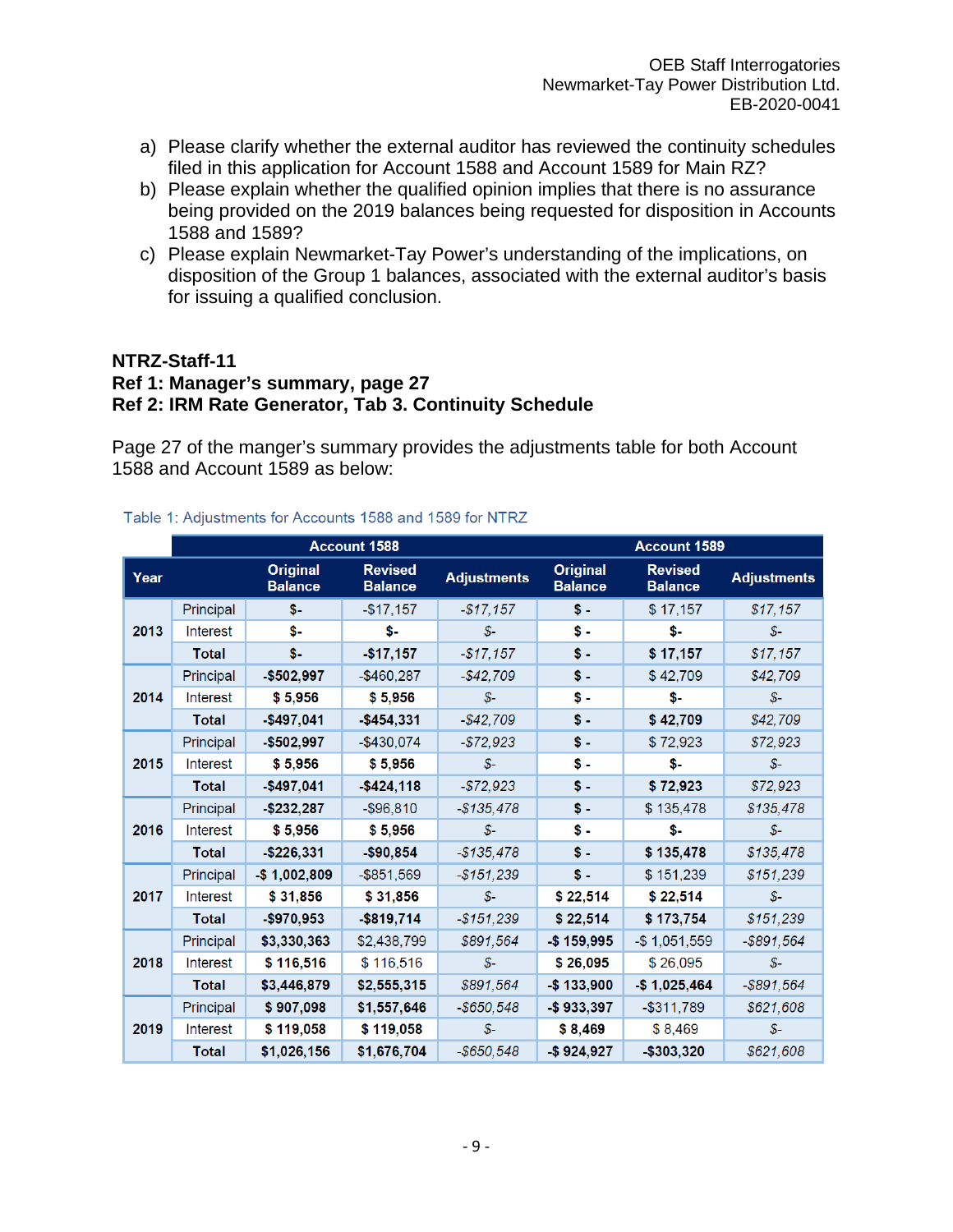OEB staff notes that the adjustments column for Account 1588 above is equal to the original balance minus the revised balance of Account 1588 while the adjustments column for Account 1589 is equal to the revised balance less the original balance of Account 1589. OEB staff notes that there are no adjustments for interest in either account.

From the review of the DVA continuity schedule for accounts 1588 and 1589, OEB staff notes that the opening balances on the continuity schedule from 2013 to 2019 match to the original balances in the adjustment table above. OEB staff also notes that the sum of the adjustments for Account 1588 of \$(178,490) matches to the cell BF28 "Principal Adjustments during 2019" of the continuity schedule and the sum of the adjustments for Account 1589 for \$149,500 matches to the cell BF29 "Principal Adjustments during 2019" of the continuity schedule.

- a) Please confirm OEB staff's observation with respect to the formula for the adjustment columns in the Table 1.
	- i) If confirmed, please confirm whether the formula for the "adjustments" columns should be consistent (i.e. the original balance less the revised balance) and update the Table 1 as necessary.
	- ii) If not confirmed, please explain why the formula for the adjustment columns are not consistent for Account 1588 and Account 1589.
- b) Please reconstruct the continuity schedule for Accounts 1588 and 1589 by entering the adjustments in the respective years instead of entering the sum of the adjustments in 2019. Please also recalculate the interest amounts based on the revised opening principal balances each year.

## **NTRZ-Staff-12**

## **Ref 1: IRM Rate Generator, Tab 3. Continuity Schedule Ref 2: Newmarket-Tay's 2020 IRM Application, IR Response, February 7, 2020**

Newmarket-Tay Power, for the NTRZ, entered a principal adjustment for 2018 of \$913,576 and an interest adjustment for 2018 of \$22,466 in the continuity schedule for Account 1588 and the adjustments with opposite signs are in the 2018 principal adjustment and interest adjustment columns for Account 1589.

In its response to OEB staff interrogatory G-Staff-1 in the 2020 IRM proceeding, which questioned why there were no adjustments in 2018, Newmarket-Tay Power stated that "NT Power has updated the Rate Generator Model for NTRZ on tab 3. Continuity Schedule in cell BF28-BF29 and BK28-BK29 to reflect an adjustment of \$913,576 principal and \$22,446 interest between accounts 1588 and 1589". OEB staff is unable to locate any further explanations for the nature of these adjustments in the 2020 IRM proceeding.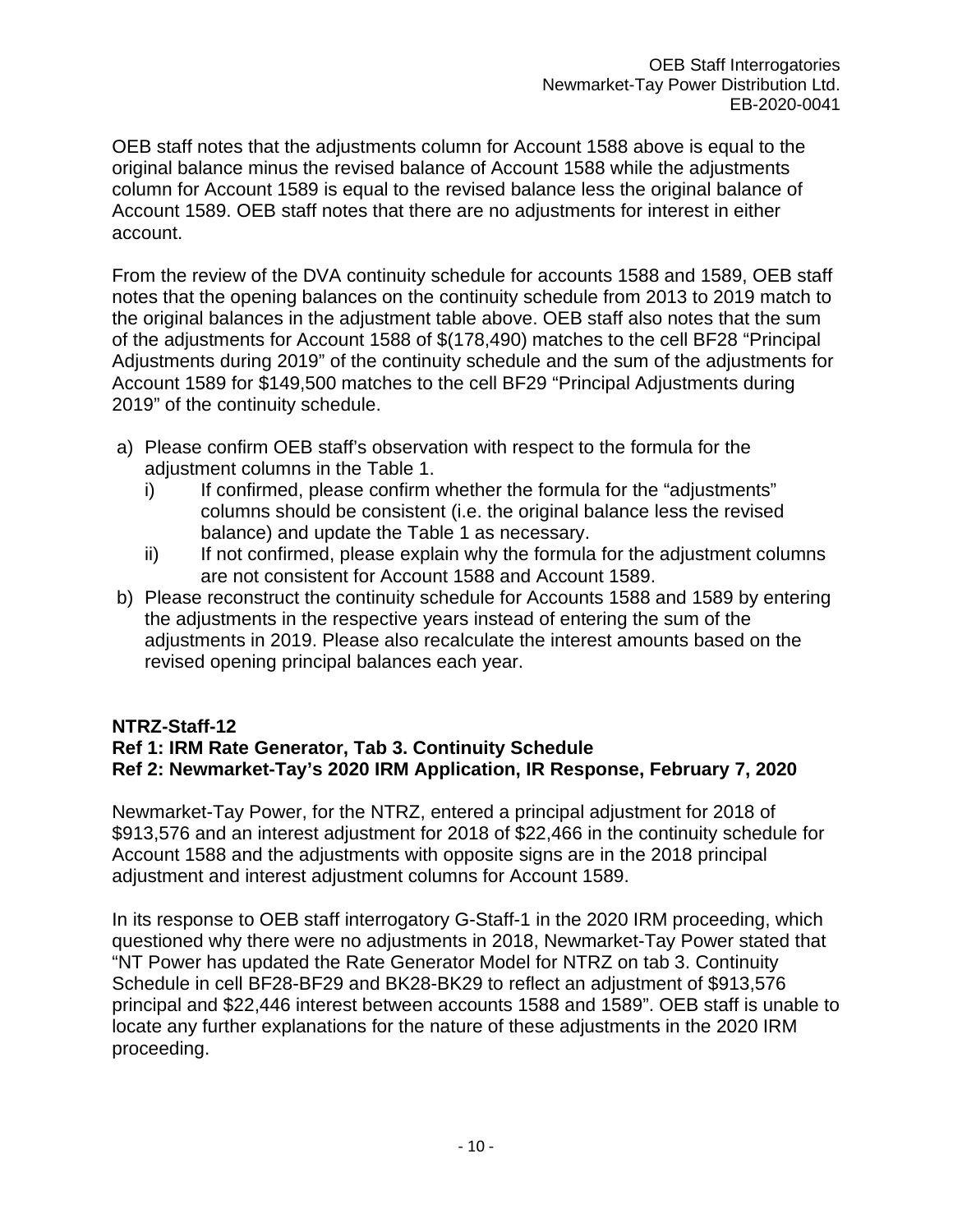a) Please explain the nature of the principal adjustment of \$913,576 in Account 1588 and the nature of the principal adjustment of (\$913,576) in Account 1589.

### **NTRZ-Staff-13**

### **Ref 1: NTRZ's GA Analysis Workform**

OEB staff has compiled the figures in the cell "Net Change in Principal Balance in the GL (i.e. Transactions in the Year)" for each of the 2013 to 2019 GA Analysis Worforms as shown below:

| <b>Item</b>                                                                                                        | 2013 \$ | 2014 \$ | 2015\$  | 2016\$    | 2017\$  | 2018 \$ | 2019 \$ |
|--------------------------------------------------------------------------------------------------------------------|---------|---------|---------|-----------|---------|---------|---------|
| <b>Net</b><br>Change in<br><b>Principal</b><br><b>Balance in</b><br>the GL (i.e.<br><b>Transactio</b><br>ns in the |         |         |         |           |         |         |         |
| Year)                                                                                                              | 16,941  | 873,969 | 454,799 | (162,008) | 342,237 | 753,581 | 126,155 |

OEB staff notes that, with exception for the year of 2018, the "net change in principal balance in the general ledger" on the GA Analysis Workforms does not match to the "Transaction Debit/(Credit)" column corresponding to the respective year on the continuity schedule of Account 1589.

a) When reproducing the continuity schedule in response to NTRZ-Staff-11, please ensure that the "Transaction Debit/(Credit)" column for the respective year in Account 1589's continuity schedule reconciles with the net change in principal balance in the GL on the GA Analysis Workforms.

### **NTRZ-Staff-14 Ref 1: NTRZ's GA Analysis Workform Ref 2: Manager's Summary, page 32**

Newmarket-Tay Power, for its NTRZ, provides the following table summarizing the reconciling items (all of them are principal adjustments) on the GA Analysis Workforms of 2013 to 2019: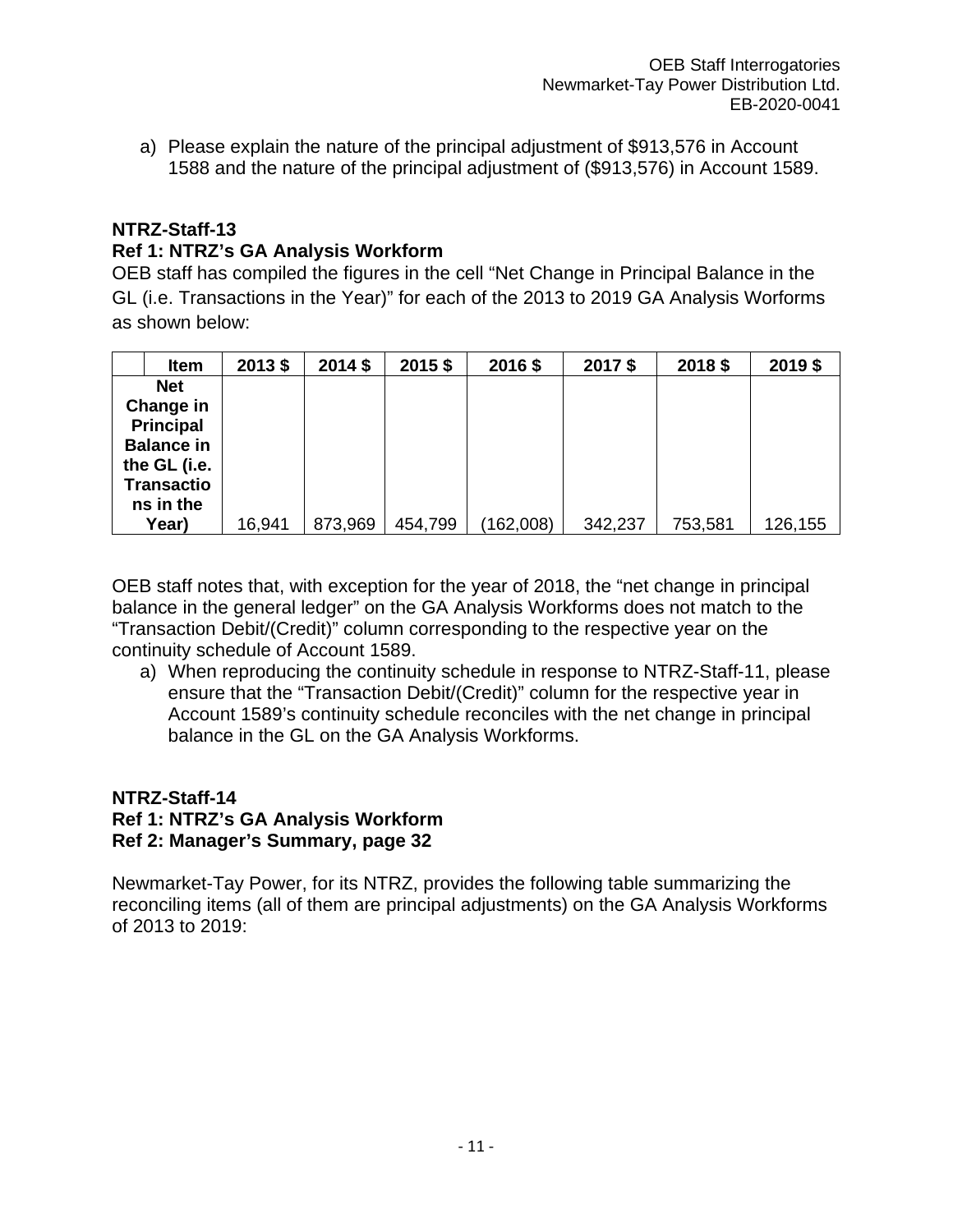\$ Included within 2019 **Principal Adjustment of Continuity Schedule RSVA -Unresolved RSVA -Unresolved** Difference as % of **Global Cost of** Year **Reconciling Item Difference Expected GA Adjustment** Power **Payments to IESO** 1589 1588 2013  $-$167,231$  $-0.90%$  $$17,157$  $$17,157$  $-$17,157$ 2014 \$3,316 0.02% \$42,709 \$42,709  $-$ \$42,709 2015 \$123,483 0.52% \$72,923 \$72,923  $-$72,923$ 2016 \$211,973 0.73% \$135,478 \$135,478  $-$135,478$ 2017 \$170,018 \$151,239 \$151,239  $-$151,239$ 0.67% 2018 \$200,331 0.98%  $-$ \$891,564  $-$ \$891,564 \$891,564 2019 \$266,742 \$621,608 1.14% \$621,608  $-$ \$650.548 \$149,550  $-$178,490$ 2019 Principal Adjustment for Accounts

Table 2: GA Analysis Summary by Year

Newmarket-Tay Power explains that:

The reconciling items for the years 2013 to 2017 was a calculation issue identified where the embedded generation kWh was incorrectly allocated to the regulated price plan kWh impacting the global adjustment split annually. In 2017 and 2018, there was a reconciling item of global adjustment pertaining to Class A customers of \$25,055 and \$5,648 respectively. In 2018, there is a (\$897,212) reallocation for global adjustment related to regulated price plan customers. In 2019, the reallocation of global adjustment related to non-regulated price plan consumption from other months due to billing processing resulted in \$650,548 reconciling item. In 2019, a settlement error was identified within the submission of Class A consumption that will be requested from the IESO resulting in a decrease in the disposition amount.

Per the review of the GA Analysis Workforms, OEB staff notes that there are no reconciling items in 2013 to 2019 for "Differences in actual system losses and billed TLFs" on the workforms of 2013 to 2019 while there are differences between the calculated and approved loss factors.

In explaining the 2019 unresolved difference of 1.14% which is greater than the 1% threshold, Newmarket-Tay Power states that;

In 2019, the unresolved differences as a percentage of expected global adjustment payments to the IESO is 1.14%. NT Power adjusted the billing period for some cycles of customers from 30 to 45 days to achieve the objective of customers being billed on the calendar month. The purpose of this adjustment to the billing period was to align the processes between the NTRZ and MRZ and improve the settlement processes for NTRZ. This adjustment to the billing cycle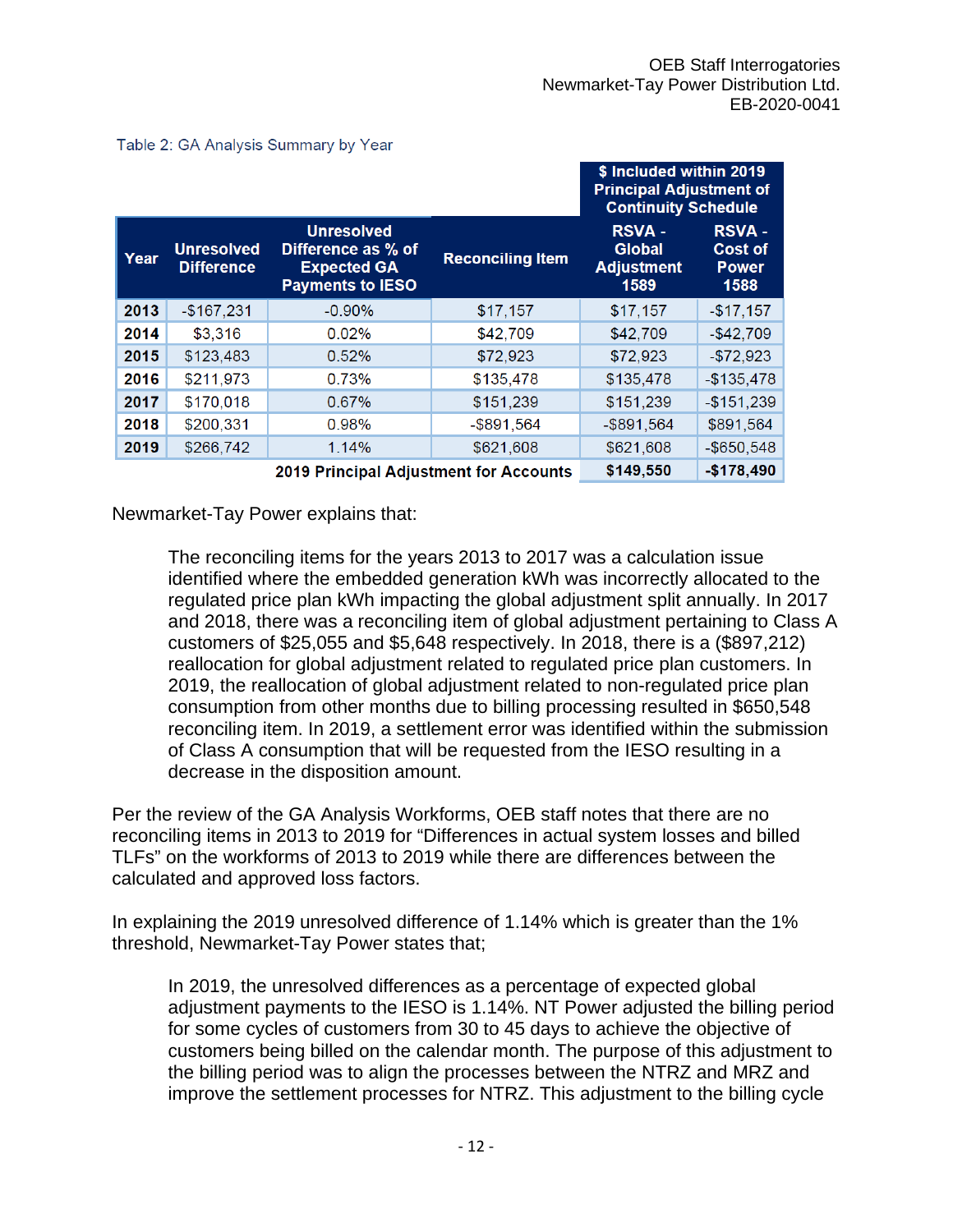was a one time adjustment impacting only some customers with the majority in the residential rate class for the usage months of August to October, 2019 for the billing months of October and November, 2019.

- a) OEB staff understands that the 2013 to 2017 reconciling/adjustment items are the adjustments for the embedded generation that was 100% allocated to the RPP customers from 2013 to 2017 and have been corrected by allocating to both RPP customers and Non-RPP customers. Please confirm OEB staff's understanding of these adjustments.
	- i) If confirmed, please explain the basis of the allocation to RPP and Non-RPP customers.
	- ii) If confirmed, please also explain why such adjustments are not included in 2018 and 2019.
	- iii) If not confirmed, please clarify the nature of the adjustments for embedded generation.
- b) Please provide a detailed explanation and calculation regarding the nature of the 2018 adjustment of (\$897,212) for the reallocation for global adjustment related to RPP customers.
- c) Please provide a detailed explanation and calculation for the 2019 adjustment of \$650,548 for the reallocation of global adjustment related to non-RPP consumption from other months due to billing processing impacts.
- d) Please explain if and how the billing cycle adjustment in 2019 impacts the 2019 GA revenues that are recorded in Account 1589.
- e) Please calculate the reconciling item for the "Differences in actual system losses and billed TLFs" using the table below and update the GA Analysis Workforms accordingly:

| Year | Wholesale<br>kWh<br>delivered to<br>Newmarket-<br><b>Tay Main</b><br>RZ's Non-<br><b>RPP class</b><br>customers<br>(Note 1) | <b>Retail billed</b><br>kWh by<br>Newmarket-<br>Tay Main RZ<br>to Non-RPP<br>class B<br>customers | <b>Unaccounted</b><br>for Energy<br>Loss<br><b>Consumption</b><br><b>kWh</b> | Weighted<br>Average<br><b>GA</b> rate of<br>the Year<br>(Note 2) | <b>The</b><br><b>Calculated</b><br><b>Line Loss</b><br>\$ for the<br>year |
|------|-----------------------------------------------------------------------------------------------------------------------------|---------------------------------------------------------------------------------------------------|------------------------------------------------------------------------------|------------------------------------------------------------------|---------------------------------------------------------------------------|
|      | A                                                                                                                           | B                                                                                                 | $C = B - A$                                                                  | D                                                                | $E = C \times D$                                                          |
| 2013 |                                                                                                                             |                                                                                                   |                                                                              |                                                                  |                                                                           |
| 2014 |                                                                                                                             |                                                                                                   |                                                                              |                                                                  |                                                                           |
| 2015 |                                                                                                                             |                                                                                                   |                                                                              |                                                                  |                                                                           |
| 2016 |                                                                                                                             |                                                                                                   |                                                                              |                                                                  |                                                                           |
| 2017 |                                                                                                                             |                                                                                                   |                                                                              |                                                                  |                                                                           |
| 2018 |                                                                                                                             |                                                                                                   |                                                                              |                                                                  |                                                                           |
| 2019 |                                                                                                                             |                                                                                                   |                                                                              |                                                                  |                                                                           |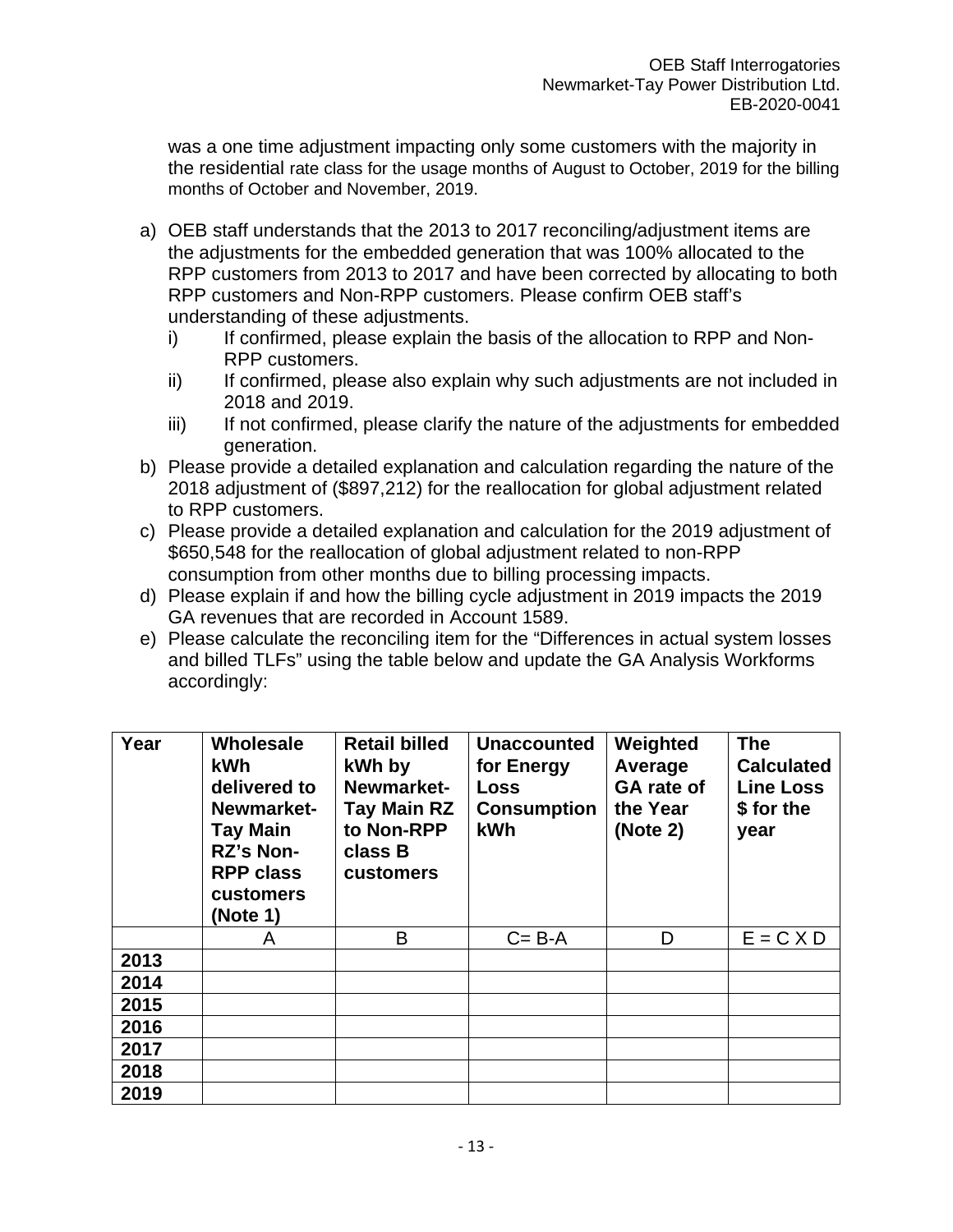Note 1: the wholesale kWh delivered to Newmarket-Tay Main RZ's Non-RPP class B customers is to be calculated as: (AQEW +Embedded Generation kWh) x Non-RPP class B customers' retail proportion of the total retail consumption

Note 2: the weighted average GA rate of the year is to be calculated as total \$ consumption at GA rate billed divided by total billed consumption kWh for Non-RPP class B customers

### **NTRZ-Staff-15**

**Ref 1:Newmarket-Tay's 2020 IRM Application EB-2019-0055, Manager's Summary, Page 36**

**Ref 2: NRTZ\_1576\_2EC\_2BA Excel File, Tab. Appendix 2-EC\_Account 1576 Final Ref 3: Manager's Summary, page 63**

**Ref 4: Newmarket-Tay's 2019 IRM Application EB-2018-0055, Account 1576 continuity schedule, dated November 23, 2018**

Page 36 of Newmarket-Tay Power's 2020 IRM Application EB-2019-0055 states that:

NT Power is in agreement with the Board's recommendation and is preparing to request final disposition of Account 1576 following the 2019 fiscal audit for the 2021 IRM Application.

The OEB approved the request in its 2020 IRM decision and order.

OEB staff reproduced part of the Appendix 2-EC Account 1576 schedule as below:

|                                                        | 2017         | 2018         | 2019         | 2020         | Total |
|--------------------------------------------------------|--------------|--------------|--------------|--------------|-------|
| <b>Reporting Basis</b>                                 |              |              |              |              |       |
|                                                        | Actual       | Actual       | Actual       | Actual       |       |
|                                                        | \$           | \$           | \$           | \$           |       |
| <b>PP&amp;E Values under former CGAAP</b>              |              |              |              |              |       |
| Opening net PP&E - Note 1                              | 56,429,287   | 56,715,640   | 52,926,580   | 51,243,940   |       |
| Net Additions - Note 4                                 | 4,760,269    | $-410,094$   | 2,626,157    | 5,823,301    |       |
| Net Depreciation (amounts should be negative) - Note 4 | $-4,473,916$ | $-3,378,965$ | $-4,308,797$ | $-4,771,330$ |       |
| Closing net PP&E (1)                                   | 56,715,640   | 52,926,580   | 51,243,940   | 52,295,911   |       |
| PP&E Values under revised CGAAP (Starts from 2012)     |              |              |              |              |       |
|                                                        |              |              | 62,344,565   | 61,423,535   |       |
| Opening net PP&E - Note 1                              | 64,736,570   | 66,616,066   |              |              |       |
| Net Additions - Note 4                                 | 4,760,269    | $-410.094$   | 2,626,157    | 5,823,301    |       |
| Net Depreciation (amounts should be negative) - Note 4 | $-2,880,773$ | $-3,861,407$ | $-3,547,187$ | $-4,080,917$ |       |
| Closing net PP&E (2)                                   | 66,616,066   | 62,344,565   | 61,423,535   | 63, 165, 920 |       |
|                                                        |              |              |              |              |       |

#### **Effect on Deferral and Variance Account Rate Riders** Closing balance in Account 1576 -1,593,143 482,442 -761,611 -690,414 -10,870,009 Return on Rate Base Associated with Account 1576

|                                                        | Variance                      |         |            |          | $-1.948.249$  |
|--------------------------------------------------------|-------------------------------|---------|------------|----------|---------------|
|                                                        | Rate rider refunded 2015-2020 |         |            |          | 9.685.922     |
| Total Amount included in Deferral and Variance Account | $-1.705.141$                  | 516.357 | $-815.152$ | -738.950 | $-11.634.170$ |
| balance at WACC - Note 2                               | -111.998                      | 33.916  | -53.541    | -48.536  | $-764.162$    |
|                                                        |                               |         |            |          |               |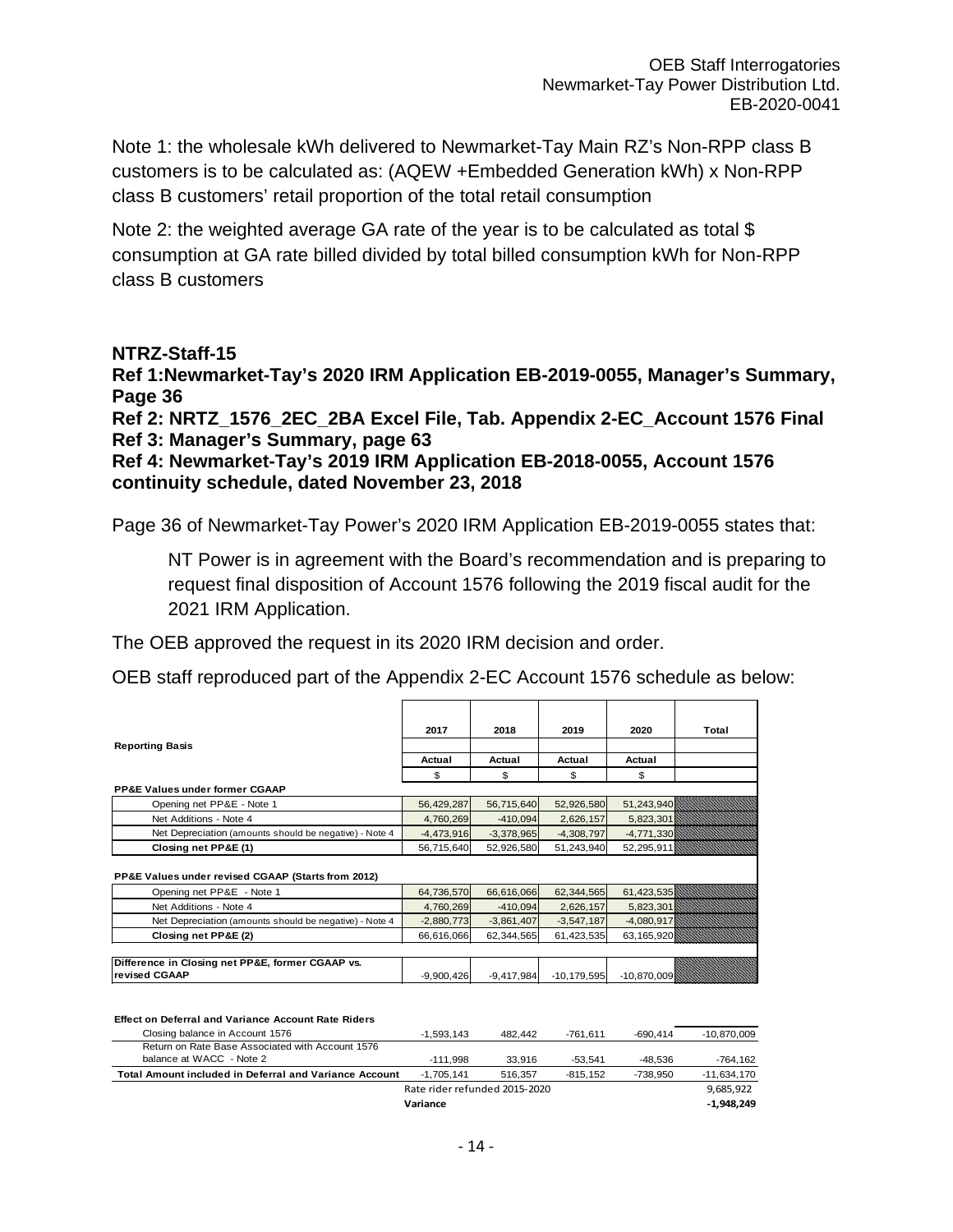Page 63 of Newmarket-Tay Power's manager's summary, for the NTRZ, states that:

The proposed approach is similar in nature to that which would apply during a cost of service, whereby the balance for disposition would include audited actuals plus a forecasted bridge year. The forecast for 2020 relies on 2020 opening

balances plus projections for the remainder of the year. The disposition rate rider will ensure that credits are provided to customers on their bills prior to NT Power's next cost of service. As NT Power – NRZ has previously received approval for interim dispositions, Account 1576 has been used to track both the 1576 transactions as well as the impact of previous interim disposition rate riders (excluding the rate of return on rate base component).

Newmarket-Tay Power's 2019 IRM application shows the approved balance in Account 1576 as at December 31, 2017 which was derived in the table below (copied from the revised Account 1576 continuity schedule dated November 23, 2018):

### **Effect on Deferral and Variance Account Rate Riders**

| Closing balance in Account 1576                                                       | $-8,960,160.27$ |  |  |
|---------------------------------------------------------------------------------------|-----------------|--|--|
| Return on Rate Base Associated with Account 1576                                      |                 |  |  |
| balance at WACC - Note 2                                                              | $-629,899.27$   |  |  |
| Amount included in Deferral and Variance Account Rate Rider Calculatio - 9,590,059.54 |                 |  |  |
| 2017 - 1576 Disposition for Rate Rider Calculation                                    | -7,976,031.21   |  |  |
| Request for 2018 - 1576 Disposition for Rate Rider Calculation                        | $-1,614,028.33$ |  |  |

OEB staff has compared the 2017 balance in Account 1576 between the schedule filed in the 2019 IRM application and the schedule filed in this rate application and noted the following discrepancies:

|                              | <b>Rate Rider</b><br>refunded \$ | <b>Difference in Closing Net</b><br>PP&E as at 2017 Year end \$ |
|------------------------------|----------------------------------|-----------------------------------------------------------------|
| Per Account 1576             |                                  |                                                                 |
| schedule in 2019 IRM         |                                  |                                                                 |
| <b>Application</b>           | (9,579,357)                      | (8,950,160)                                                     |
| Per Account 1576             |                                  |                                                                 |
| schedule in 2021 IRM         |                                  |                                                                 |
| <b>Application (Current)</b> | (9,685,922)                      | (9,900,426)                                                     |
| <b>Difference</b>            | (106, 565)                       | (950,266)                                                       |

a) Please provide the 2019 Audited Financial Statements (AFS) and show how the 2019 balance of (\$815,152) per the Account 1576 schedule above aligns with the balance reported in the 2019 AFS. If the balance cannot be directly matched to the 2019 AFS, please explain and provide a reconciliation.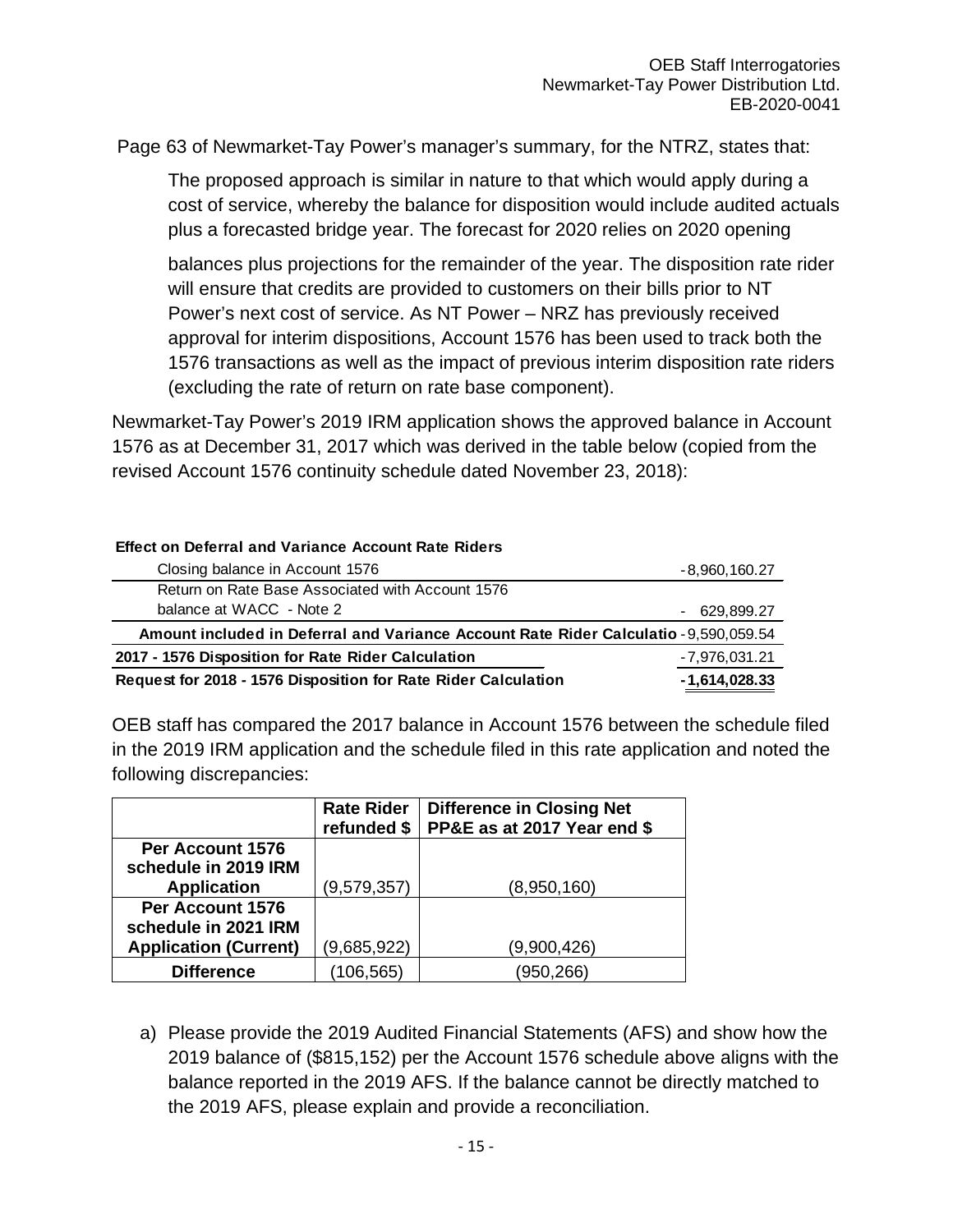- b) Please provide the basis for the 2020 projections (Net additions and Net Depreciation).
- c) Please provide the unaudited actual net additions and net depreciation for 2020 and compare these figures with the 2020 projected figures that are used in the schedule of Account 1576.
- d) Please explain why 2020 net additions of \$5,823,301 is significantly higher than 2019 net additions of \$2,626,157.
- e) Please confirm the table above compiled by OEB staff and explain the differences as applicable.

## **NTRZ-Staff-16 Ref 1: Manager's summary, page 64**

Newmarket-Tay Power, for the NTRZ, explains the assumptions used in its componentized asset and accumulated depreciation subledgers as follows:

The IFRS componentalized asset and accumulated depreciation subledger assumptions are as follows:

- Development of a componentalized asset register of cost and accumulated depreciation as of December 31, 2017.
- An identifiable componentalize asset information was provided by NT Power's Engineering team. This included a unique asset number and an installation date. Also provided was an estimated 2017 fully installed cost for the major componentalized asset. The componentalized asset information was sourced from NT Power's GIS system.
- A useful remaining life of 14 years was used for all distribution assets effective Jan 1, 2014.
- Asset costs are assumed to be recorded to the correct APH general ledger account.
- An annual discounting price factor of 1.25% was utilized to determine the componentalized asset cost. If the decade of installation was only known, the componentalized asset cost was discounted to the mid year of the decade of installation.
- Depreciation is based on:
	- o the typical useful life per Kinetrics 2010 report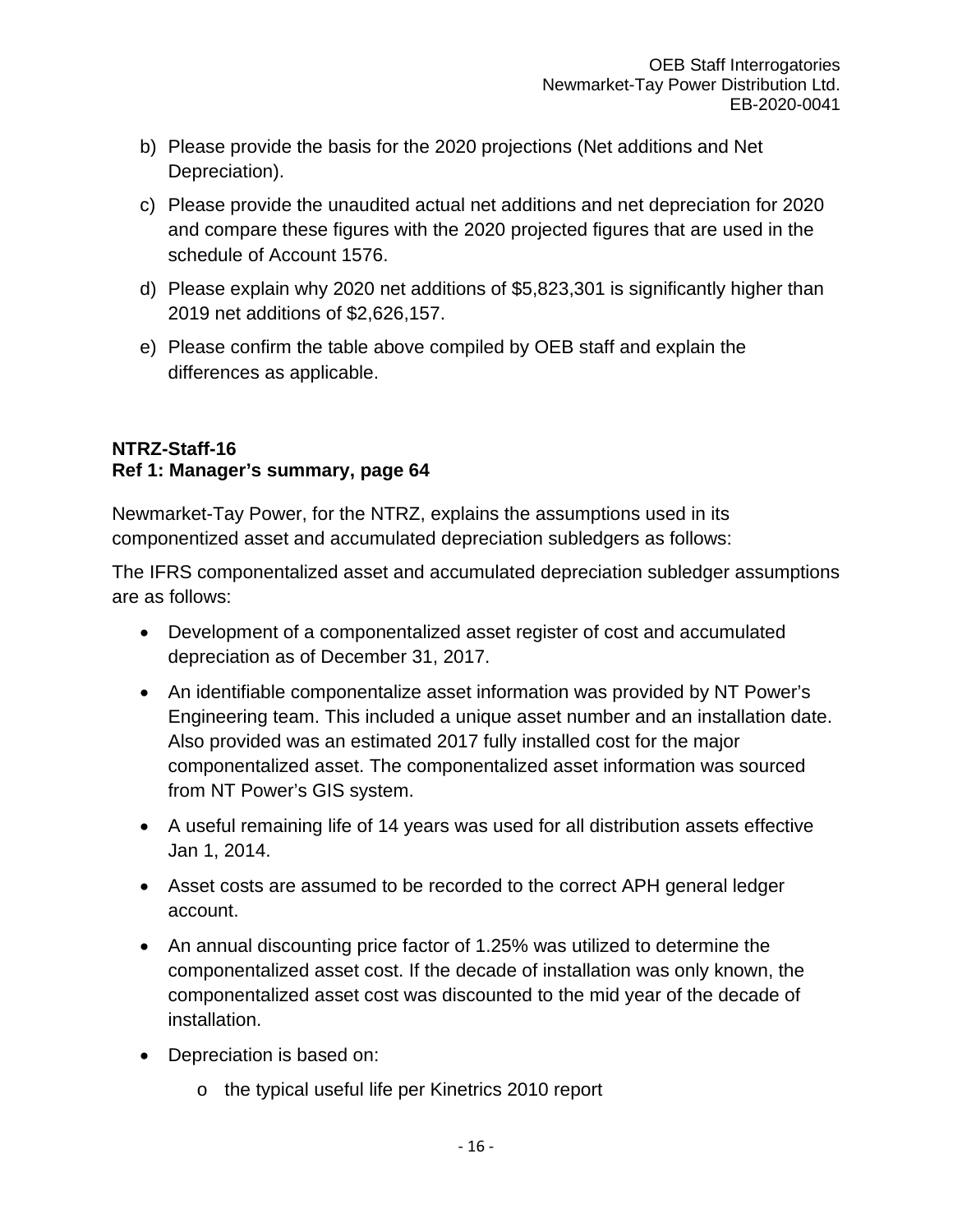- $\circ$  first and last year  $\frac{1}{2}$  year rule
- o starts mid year of the estimated decade
- Determined accumulated depreciation was understated by \$1,229,806 as of December 31, 2017.The correction was recorded within the financial records in 2018.
- a) Please explain whether these assumptions have been incorporated in the AFS since the adoption of the IFRS in 2015.
	- i) If not, why not?
	- ii) If not, please provide rationale for the following two assumptions used:
		- A useful remaining life of 14 years was used for all distribution assets effective Jan 1, 2014.
		- An annual discounting price factor of 1.25% was utilized to determine the componentized asset cost.
- b) Please explain why there is an understatement of the accumulated depreciation as of December 31, 2017 in the amount of \$1,228,806. Please also confirm if and whether this understatement has been recorded in the 2018 AFS, and explain which cell the understatement can be found on the Account 1576 schedule.

### **NTRZ-Staff-17 Ref 1: Manager's summary, page 66 and page 70 Ref 2: the Cost of Capital Parameter Update for 2021 issued by the OEB**

Page 66 of the manager's summary states that:

NT Power capitalization practice includes capitalization of costs such as materials, outside services (external contractors), labour and fleet costs. These costs are directly attributed to capital projects and the accounting treatment does not change under MIFRS requirements. NT Power does not capitalize costs that are not directly attributed to the capital projects. NT Power reviewed the depreciation expense related to transportation vehicles and determined the annual depreciation is to be allocated to rolling stock effective January 1, 2017.Rolling stock costs are allocated 90% capital vs 10% expense.

Newmarket-Tay Power, for the NTRZ, states that, with respect to one of the assumptions used to calculate a "proxy" revenue requirement adjustment related to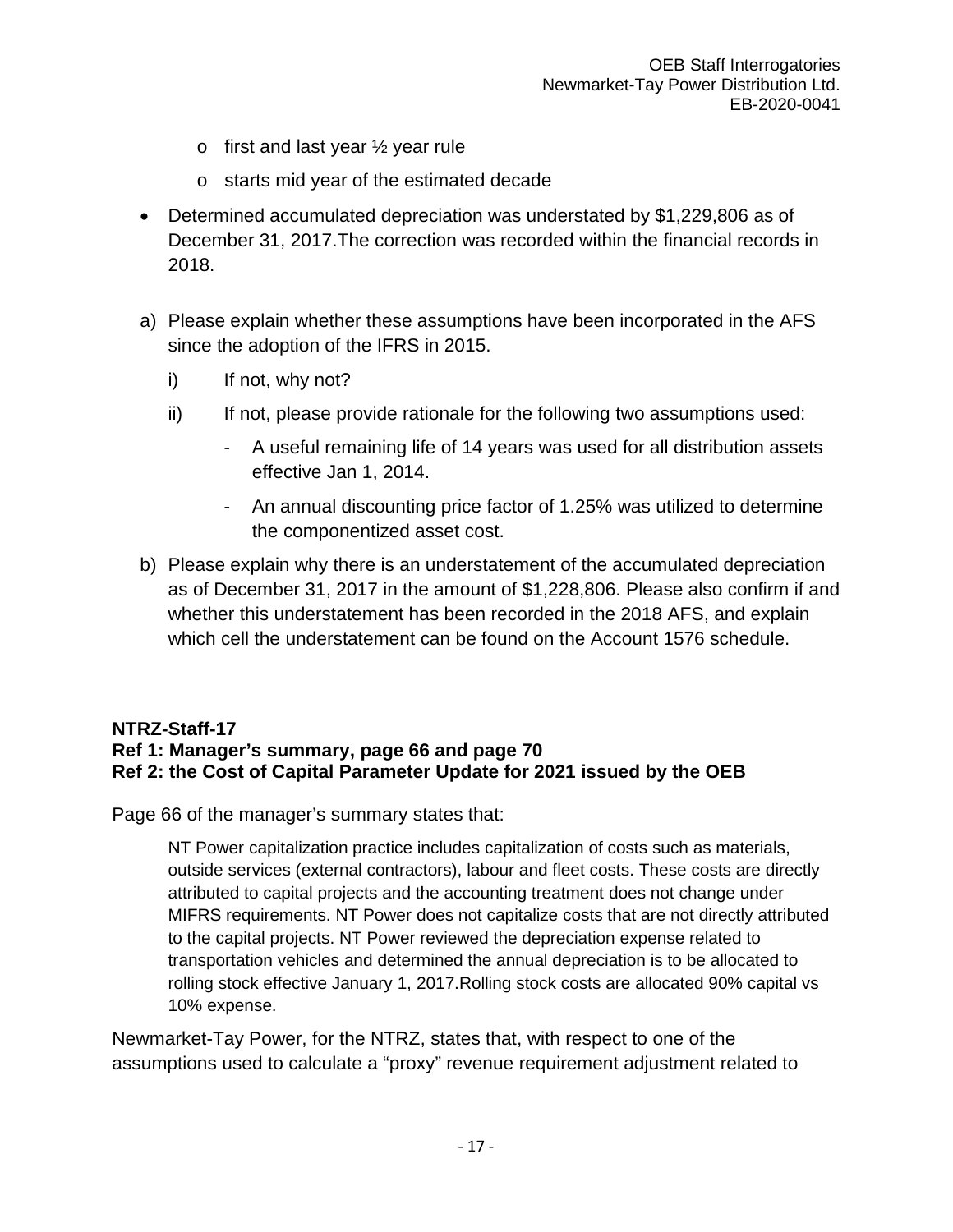Account 1576, "[t]he 2011 cost of capital parameters are used to determine the deemed interest and equity (net income)".

OEB staff also notes that the NTRZ uses a working capital allowance of 15% to calculate the revenue requirement adjustments.

OEB staff compiles a table below showing the comparison between the 2011 cost of capital parameters and the 2021 cost of capital parameters:

|                                                   | 2011 Cost of<br><b>Capital</b><br><b>Parameters</b> | 2021 Cost of<br><b>Capital</b><br>Parameters <sup>1</sup> |
|---------------------------------------------------|-----------------------------------------------------|-----------------------------------------------------------|
| <b>Short-term Debt</b><br>Rate                    | 2.43%                                               | 1.75%                                                     |
| <b>Long-term Debt</b><br>Rate                     | 5.48%                                               | 2.85%                                                     |
| <b>Return on Equity</b>                           | 9.66%                                               | 8.34%                                                     |
| <b>Weighted Average</b><br><b>Cost of Capital</b> | 7.03%                                               | 5.00%                                                     |

OEB staff notes that the adjustment to the base distribution revenue is calculated as \$196,105, which represents and increase to base rates. The calculation is reproduced below:

| Determination of 2021 Proxy Revenue Requirement for 1576 |             |
|----------------------------------------------------------|-------------|
|                                                          |             |
| Depreciation Expense- CGAAP                              | (4,771,330) |
| Depreciation Expense - MIFRS                             | 4,080,917   |
| Deemed Interest Expense                                  | 333,215     |
| Income Tax Expense                                       | 146,625     |
| Utility Net Income                                       | 406,678     |
| <b>Distribution Revenue</b>                              | 196,105     |

a) Please explain why Newmarket-Tay Power had changed "the depreciation expense related to transportation vehicles and determined the annual depreciation is to be allocated to rolling stock effective January 1, 2017" and whether this change was made to comply with any IFRS requirement.

<span id="page-17-0"></span><sup>1</sup> https://www.oeb.ca/industry/rules-codes-and-requirements/cost-capital-parameter-updates.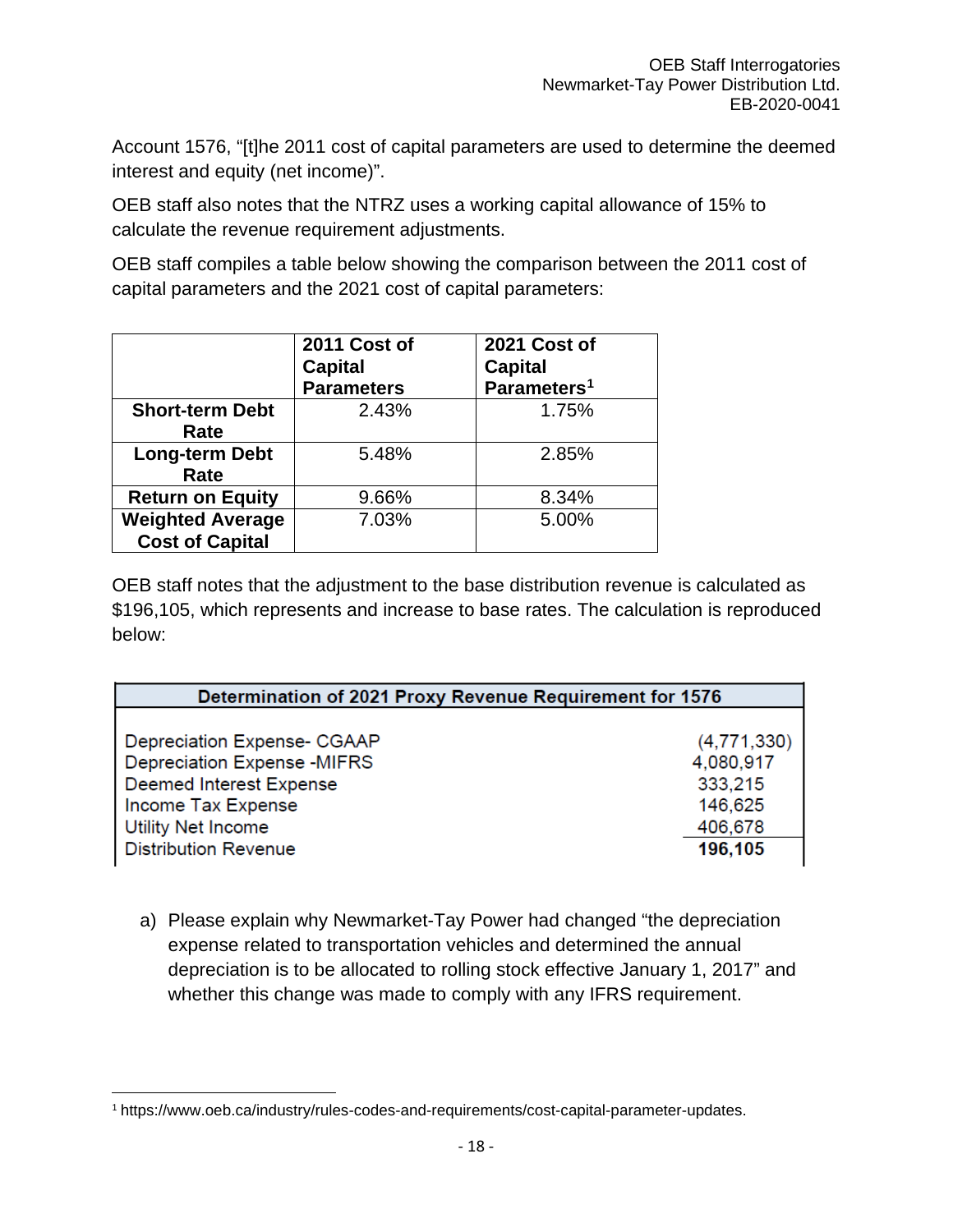- b) Given that OM&A expenses are not included in the determination of 2021 proxy revenue requirement in the table above, please confirm that the change in a) effective January 1, 2017 has no impact on OM&A expenses.
- c) Please recalculate the adjustment to base distribution revenue using the 2021 cost of capital parameters and updated working capital allowance of 7.5%.
- d) Please compare the result of b) to the proposed adjustment to the distribution revenue of \$196,105.
- e) Please provide Newmarket-Tay Power's position with respect to using the 2021 cost of capital parameters and updated working capital allowance percentage to calculate the adjustment to the base rates.
- f) Similarly, please provide rationale for using the 2011 approved cost of capital parameters in calculating the adjustment to the proxy revenue requirement in 2021 and going forward.

### **NTRZ-Staff-18 Incremental Capital Module (ICM) Ref 1: 3.3.2 Incremental Capital Module, p. 41-57 Ref 2: EB-2014-0138 Rate-making Associated with Distributor Consolidation, March 26, 2015 Ref 3: EB-2017-0269 Decision and Order, August 23, 2018**

In reference 2 it states "The OEB believes that its proposal to allow a combined entity who is operating under an Annual IR plan to make use of the ICM is reasonable, effective and will address distributors' concerns over capital investment during a deferred rebasing period which may encourage consolidation efforts."

In 2018, the OEB approved the amalgamation of the former Newmarket-Tay Power Distribution Ltd. and former Midland Power Utility. In this application, Newmarket-Tay Power is seeking ICM amounts for two true-up payments made to Hydro One, one in 2015 and one in 2021.

- a) Please explain why Newmarket-Tay Power believes it is eligible for ICM costs that were incurred in 2015, which was prior to the ICM being available to Newmarket-Tay Power as a consolidated utility.
- b) Newmarket-Tay Power showed that the true-up amount in 2015 was 174.8% above its capital expenditure plan. Please explain why Newmarket-Tay Power decided not to rebase between 2015 to 2018 in light of this incremental capital need.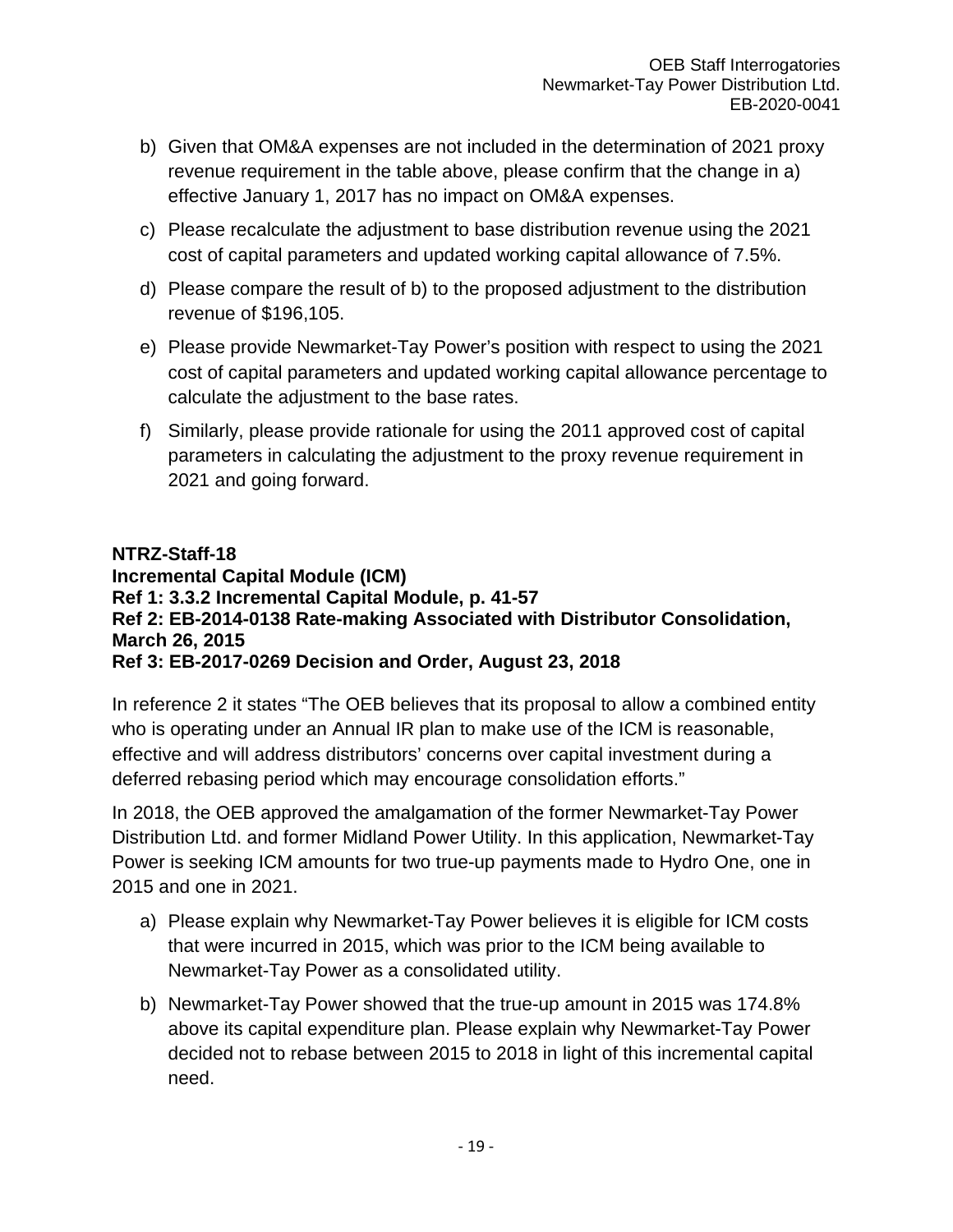**NTRZ-Staff-19 Incremental Capital Module (ICM) Ref 1: NTPower\_NTRZ\_2021 ACM ICM Model 2015 contribution\_20201123 Ref 2: NTPower\_NTRZ\_2021 ACM ICM Model 2021 contribution\_20201123 Ref 3: Reporting and Record Keeping Requirements (RRR) 2.1.5.4 (2020)**

Newmarket-Tay Power is requesting an ICM of \$6M in reference 1 for 2015 and requesting an ICM of \$6.1M in reference 2 for 2021.

- a) Please explain why Newmarket-Tay Power finds it appropriate to have the two ICM amounts in two models when Newmarket-Tay Power is requesting a total of \$12.1M in 2021. Please file the amounts in one model.
- b) Newmarket-Tay Power used an inflation rate of 1.2%, however, the OEB's inflation factor for 2021 is 2.2%. Please update the inflation rate for the model.
- c) In tab 3 of the model, Newmarket-Tay Power used 287,574,484kWh for the GS 50 to 4,999kW rate class. The 2020 RRR filing shows 280,813,981kWh. Please confirm which value is correct.
- d) In tab 3 of the model, Newmarket-Tay Power used 780,649kW for the GS 50 to 4,999kW rate class. The 2020 RRR filing shows 737,077kW. Please confirm which value is correct.
- e) Please provide a copy of the load forecasting model from the 2010 cost of service settlement proposal.
- f) If Newmarket-Tay Power intends to update the Distribution System Plan CAPEX, please provide justification.

## **NTRZ-Staff-20**

### **Incremental Capital Module (ICM) Ref 1: ICM Appendix A – CCRA NT Power and Hydro One dated February 2008 Ref 2: ICM Appendix C – Summary of Contribution Calculations – Transformation Pool 1st True-up from Hydro One**

In appendix A the Transformation Connection Pool work allocated to Newmarket-Tay Power was \$8.459M, the Line Connection work allocated to Newmarket-Tay Power was \$0.958M, and the Network Customer Allocated work was \$0.14M. The total amount was \$9.557M. In total, Newmarket-Tay Power forecasts to have incurred \$14.28M as a result of differences in the load forecasted provided in the CCRA and the actual load in 2015 and 2020. Newmarket-Tay Power is requesting a total of \$12.1M from the ICM and this is due to the limitations of the materiality threshold Newmarket-Tay Power provided for 2015.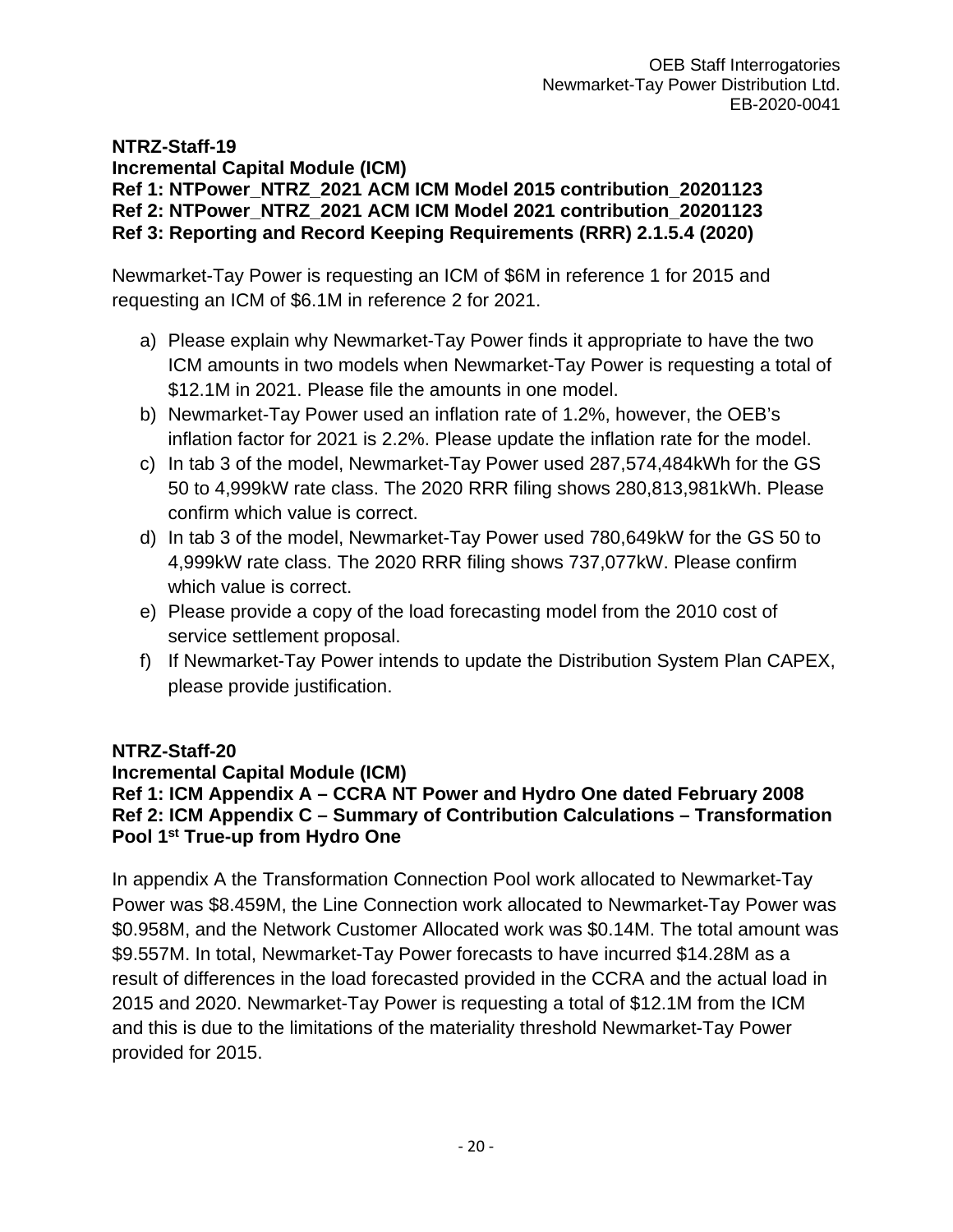- a) Please provide the load forecasts Newmarket-Tay Power provided Hydro One for 2009, 2014, and 2020 used for the DCF calculations.
- b) Please provide the DCF table Hydro One provided Newmarket-Tay Power for the 2021 true-up calculation, preferably in excel format.
- c) In reference 2, the updated load forecast shows a final loading of 37.7MW as compared to the CCRA final loading of 54.6MW. Please provide the assumptions used to forecast the 54.6MW and the changes in those assumptions that resulted in the new forecast of 37.7MW. For each change in assumption please explain how it was not foreseeable at the time of the original forecast of 54.6MW.
- d) For the 2021 DCF table provided, please explain the changes in assumptions used for the load forecast in the 2015 DCF table as compared to the 2021 DCF table. For each change in assumption explain how it was not foreseeable at the time of the 2015 DCF calculation.
- e) Based on the historical over forecast of load, does Newmarket-Tay Power anticipate a true-up amount in year 15? If not, please explain why not.
- f) Please explain why it is appropriate for Newmarket-Tay Power customers to be responsible for the difference in time value of money between the capital contribution amount that should have been paid in 2009 and the time the true-up payment is paid, given that this resulted from Newmarket-Tay Power's inaccurate load forecasting.

**NTRZ-Staff-21 Distribution System Plan (DSP) Ref 1: Newmarket-Tay Power DSP – Table 2 – Modified Capital Investment Summary, p. 13 Ref 2: Newmarket-Tay Power DSP – Table 25 – DSP Spending Program Variances, p. 58 Ref 3: Newmarket-Tay Power DSP – Table 58 – Material Capital Expenditures 2020-2024**

Newmarket-Tay Power provided a total capital expenditure of \$7.37M in 2021, which excludes the CCRA true-up amount to Hydro One. The average capital expenditures between 2020 to 2024 is \$7.27M. The historical average actual capital expenditure is \$4.09M between 2016 and 2019.

a) Please explain the driver(s) for the forecasted increase in average capital spending of \$7.27M and how Newmarket-Tay Power has paced its capital projects to minimize the increase.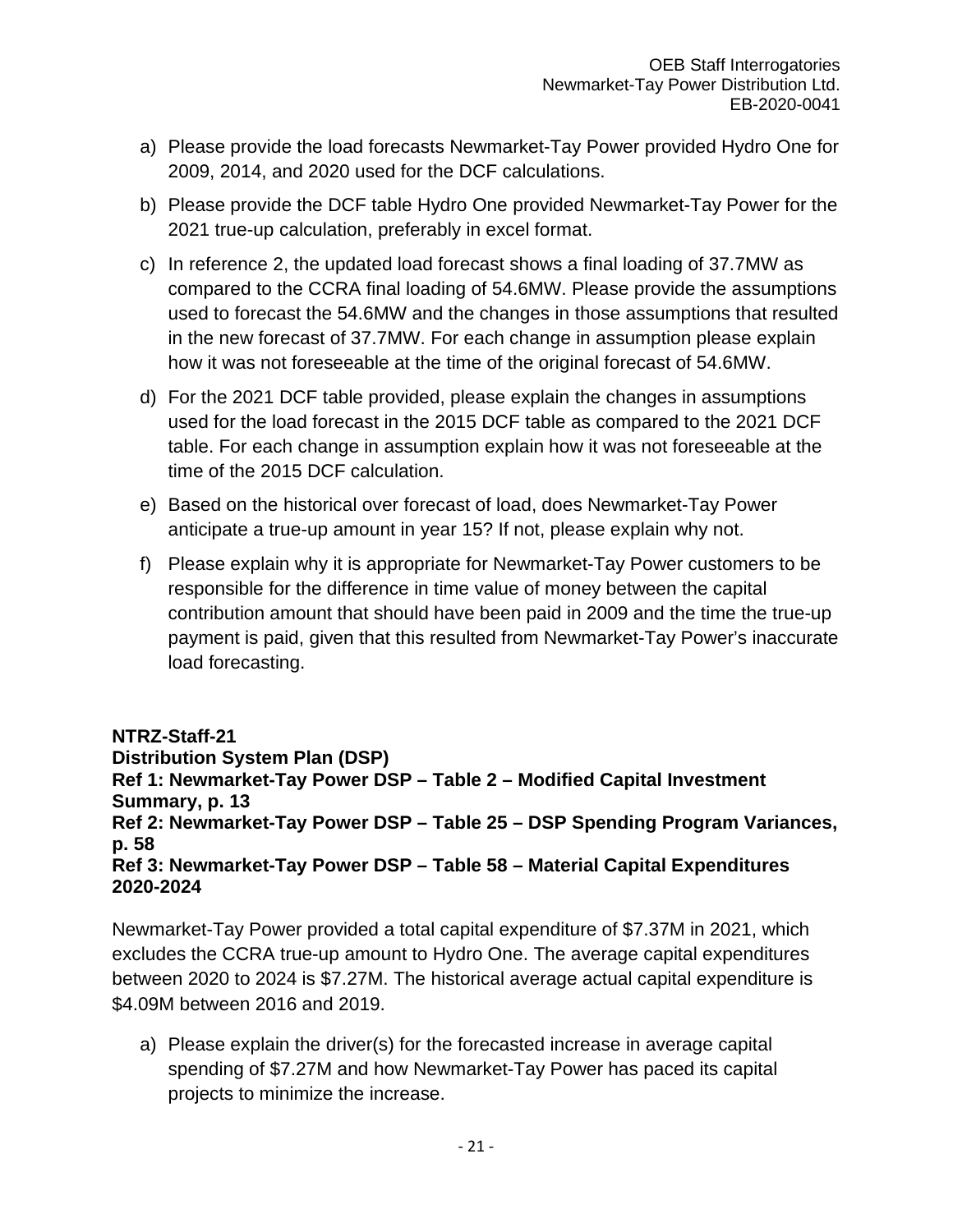b) Please prioritize the list of capital investments in reference 3.

### **NTRZ-Staff-22 Customer Preferences Ref 1: Newmarket-Tay Power DSP – Table 44 – Customer Service Preferences, p. 101**

The UtilityPULSE Survey shows that on average 46% of customers want better prices/lower rates.

a) Please explain how Newmarket-Tay Power has reduced capital expenditures from historical years to address customers' concerns.

### **NTRZ-Staff-23 System Renewal Ref 1: Newmarket-Tay Power DSP – 5.4.3 Justifying Capital Expenditures, p. 123 Ref 2: Newmarket-Tay Power DSP – Material Investments – Planned Padmount Transformer Replacement, pp. 140-141**

Newmarket-Tay Power stated that it used an Asset Condition Assessment (ACA) to inform its development of the DSP. Newmarket-Tay Power also stated that its strategy is to gradually increase its replacement of end-of-life assets over a 10-year period.

- a) Please provide the ACA used for the DSP.
- b) Please explain why the gradual increase to the system renewal budget cannot begin after 2021

In reference 2, Newmarket-Tay Power shows the number of units of padmount transformers it plans to purchase and replace each year along with the net capital cost. The average cost per padmount transformer based on the table provided is \$4,095 for 2020, \$5,719 for 2021, and \$3,606 for 2022-2024.

c) The average unit cost per padmount transformer in 2021 ranges between 40%- 59% higher than other years. Please explain the reason for the higher unit cost.

### **NTRZ-Staff-24 System Service Ref 1: Newmarket-Tay Power DSP – Material Investments – Station System Service, pp. 156-157**

Newmarket-Tay Power has two projects planned in reference 1 for 2021, both of which appear to be related to reliability concerns.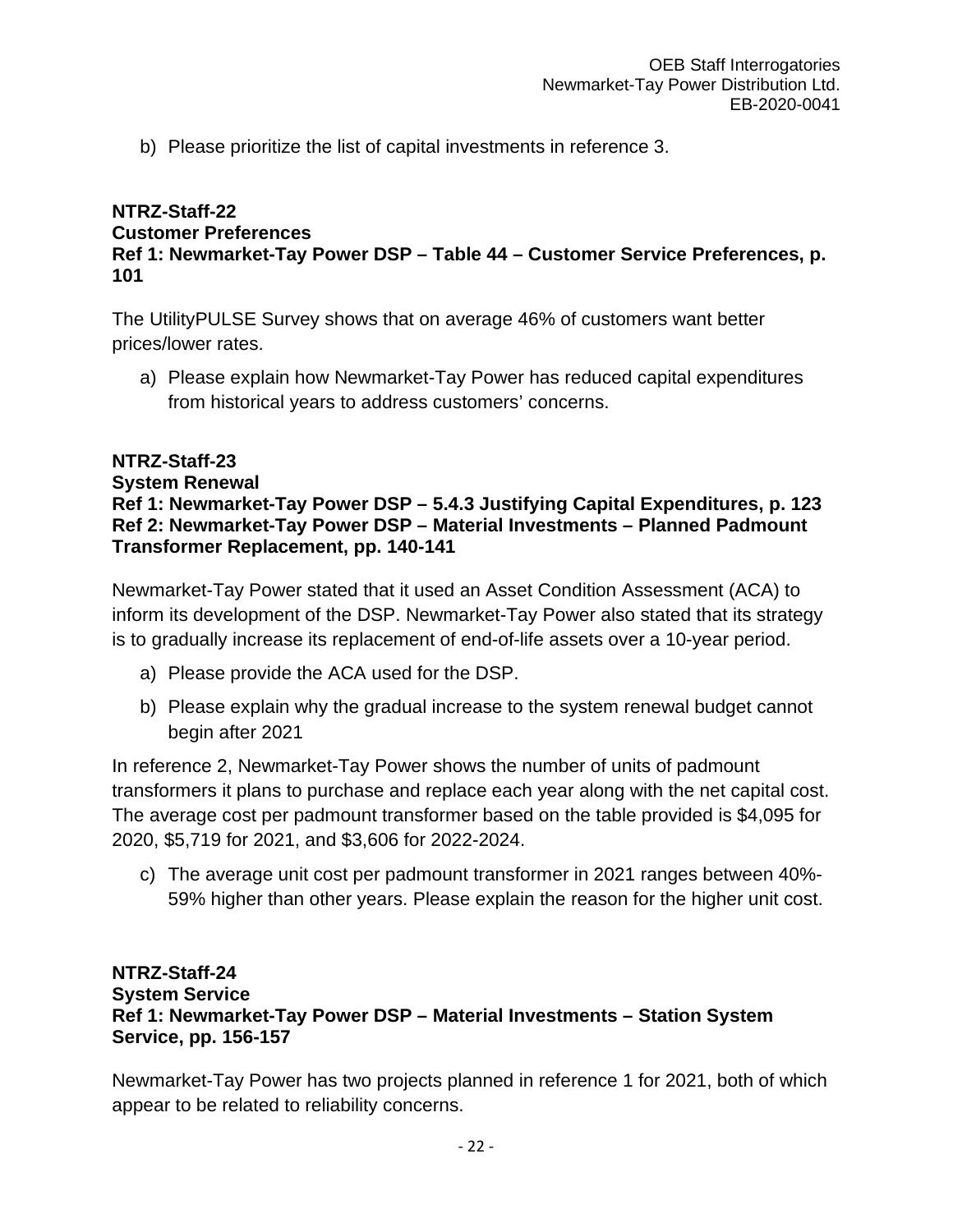a) Please explain the operational risk, if any, of deferring these two projects by one year.

### **NTRZ-Staff-25 General Plant Ref 1: Newmarket-Tay Power DSP – Material Investments – Replacement of Fleet Equipment, pp. 160-161**

In reference 1, Newmarket-Tay Power showed a list of fleet equipment planned to be replaced between 2020 to 2024. These replacements are assessed to be at economic end-of-life.

a) Are the replacements of fleet vehicles based on a condition assessment? If so, please provide the condition assessment for the vehicles listed in reference 1. If not, how does Newmarket-Tay Power assess economic end-of-life?

## **Midland Rate Zone (MRZ):**

### **MRZ-Staff-1**

## **Ref 1: 1595 Workform – Account 1595 (2017) Ref 2: Rate Generator Model, Tab 3 Continuity Schedule – Account 1595 (2017)**

In Tab 1595 2017 of the 1595 Workform for MRZ, Newmarket-Tay Power reported Carrying Charges on Net Principal and Total Residual Balances in columns I and J (as shown below).

| <b>Residual Balances</b><br><b>Pertaining to Principal</b><br>and Carrying Charges<br><b>Approved for</b><br><b>Disposition</b> | <b>Carrying Charges</b><br><b>Recorded on Net</b><br><b>Principal Account</b><br><b>Balances</b> | <b>Total Residual</b><br><b>Balances</b> |
|---------------------------------------------------------------------------------------------------------------------------------|--------------------------------------------------------------------------------------------------|------------------------------------------|
| \$803                                                                                                                           | \$36                                                                                             | \$839                                    |
| \$11,867                                                                                                                        | \$1,698                                                                                          | \$13,565                                 |
| \$12,670                                                                                                                        | \$1,734                                                                                          | \$14,404                                 |
| Total residual balance per continuity schedule:                                                                                 | \$14,404                                                                                         |                                          |
| Difference (any variance should be explained):                                                                                  | \$0                                                                                              |                                          |

a) Please provide explanation for the Carrying Charges of \$36 and \$1,698 (or the total of \$1,734) and how these amounts can be reconciled with the interest transaction amounts in Account 1595 (2017) in the Continuity Schedule.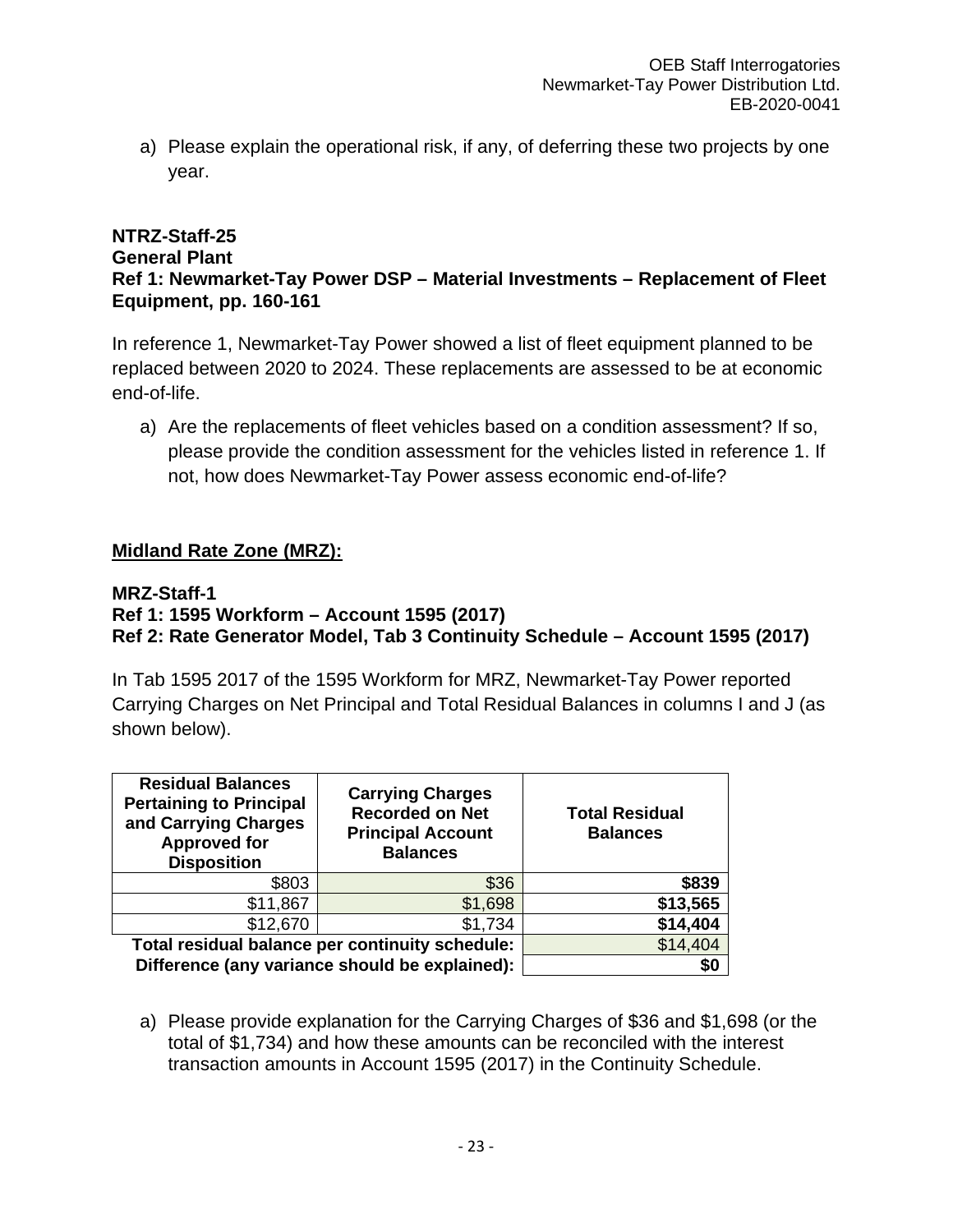b) Please explain the "Total Residual balance per continuity schedule" amount of \$14,404 and how it can be reconciled with the balances reported in the Continuity Schedule.

### **MRZ-Staff-2 Ref 1: LRAMVA Workform, Tab 5**

There were additional savings in 2019 included in the LRAMVA calculation that were not identified in the P&C Report.

- a) Please explain why the 2019 savings were not included in the P&C report and why the additional project savings claimed would be eligible for lost revenue recovery.
- b) Please provide supporting documentation (e.g. an excel copy of the CDM-IS report) to substantiate the additional project savings claimed in 2019, with the following data included:
	- Framework under which the savings will be delivered under (e.g. CFF winddown framework, interim framework, etc.)
	- Date that the program was approved by the IESO
	- Expected completion date of the program
	- Expected kWh and kW savings (net)
	- Delivery agent for the program savings (e.g. LDC or IESO led)
	- Approval date of an IESO incentive
- c) If supplemental reports cannot be provided in support of any project(s) identified above, please identify the project(s) and discuss the accuracy level of the savings estimates.
- d) Please provide a discussion of how the persistence of 2018 energy and demand savings were estimated into 2019, including assumptions and reports used.

## **MRZ-Staff-3 Ref 1: LRAMVA workform, Tabs 3 and 5**

Newmarket-Tay Power, for its MRZ, completed the transition to a fixed residential charge as of May 1, 2019, but it has claimed lost revenues from the residential class in 2019. As a result of the transition to the fixed residential charge, distributors will no longer experience lost revenues due to reduced consumption.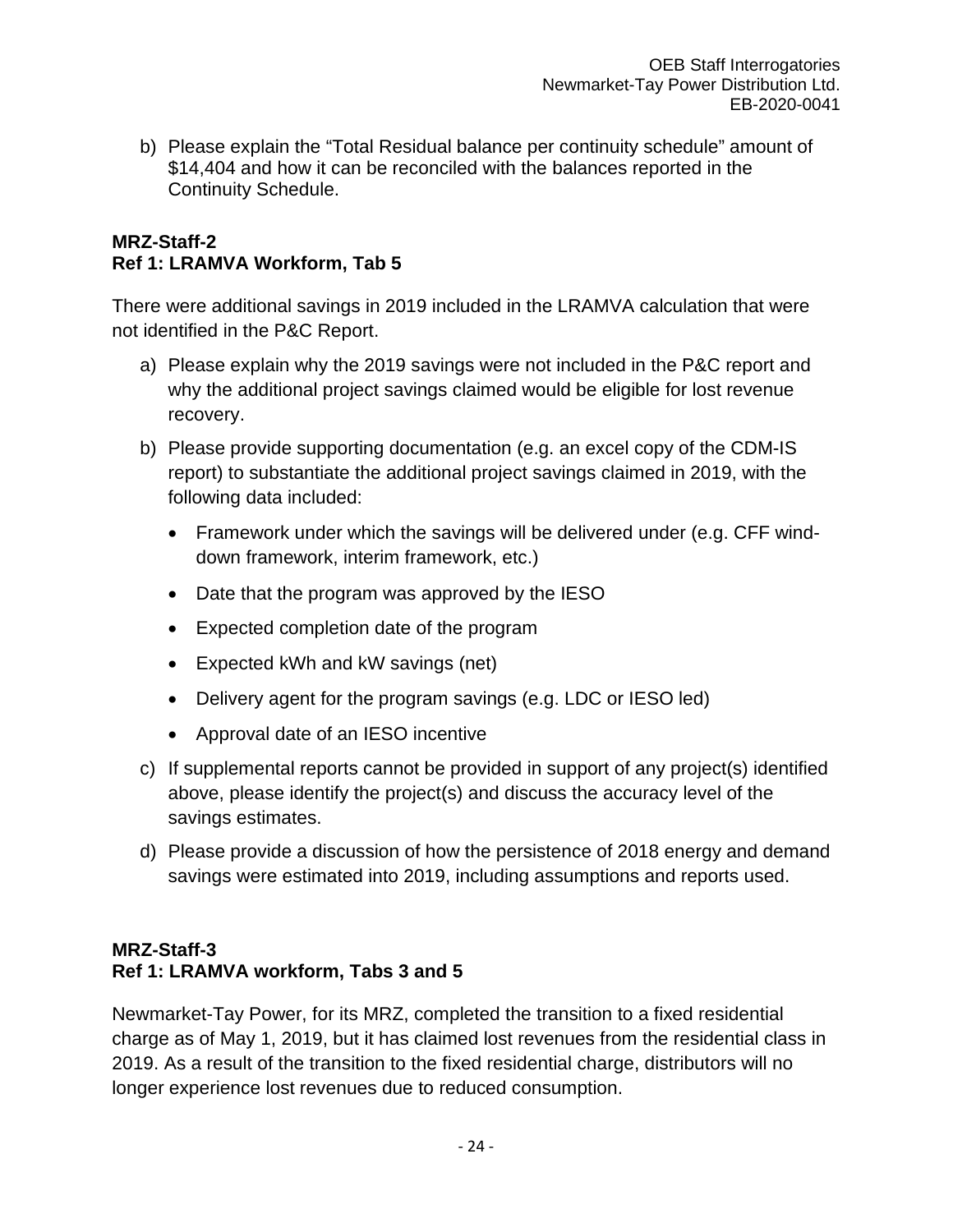As the May 1, 2019 fixed residential charge is no longer a volumetric rate, the LRAMVA Workform calculates residential lost revenues in 2019 by taking the full year value of persisting savings from prior years into 2019 and multiplying that amount by 1/3 of the 2018 volumetric rate (i.e. Jan 1 to April 30, 2019) to calculate lost revenues for 2019, as this period was before the fixed residential charge was in place.

Please provide rationale for claiming lost revenues for the residential class for all of 2019 when the utility has transitioned to a fixed residential charge as of May 1, 2019.

## **MRZ-Staff-4 Ref 1: LRAMVA Workform, Tab 6**

The carrying charges on the principal balance are not calculated to May 1, 2021.

Please populate column H (cells 165-169) in Table 6-a with the corresponding monthly interest rate for the period to calculate projected carrying charges to May 1, 2021.

## **MRZ-Staff-5 Ref 1: LRAMVA Workform, Tab 1-a**

- a) If Newmarket-Tay Midland RZ made any changes to the LRAMVA Workform as a result of its responses to the above LRAMVA interrogatories, please file an updated LRAMVA Workform.
- b) Please confirm that any changes to the LRAMVA Workform in response to any LRAMVA interrogatories are reflected in "Table A-2. Updates to LRAMVA Disposition (Tab 1-a)".

## **MRZ-Staff-6**

## **Ref 1: Manager's Summary, page 24**

Newmarket-Tay Power, for the MRZ, provides the audited adjustments for Accounts 1588 and 1589 in the table below: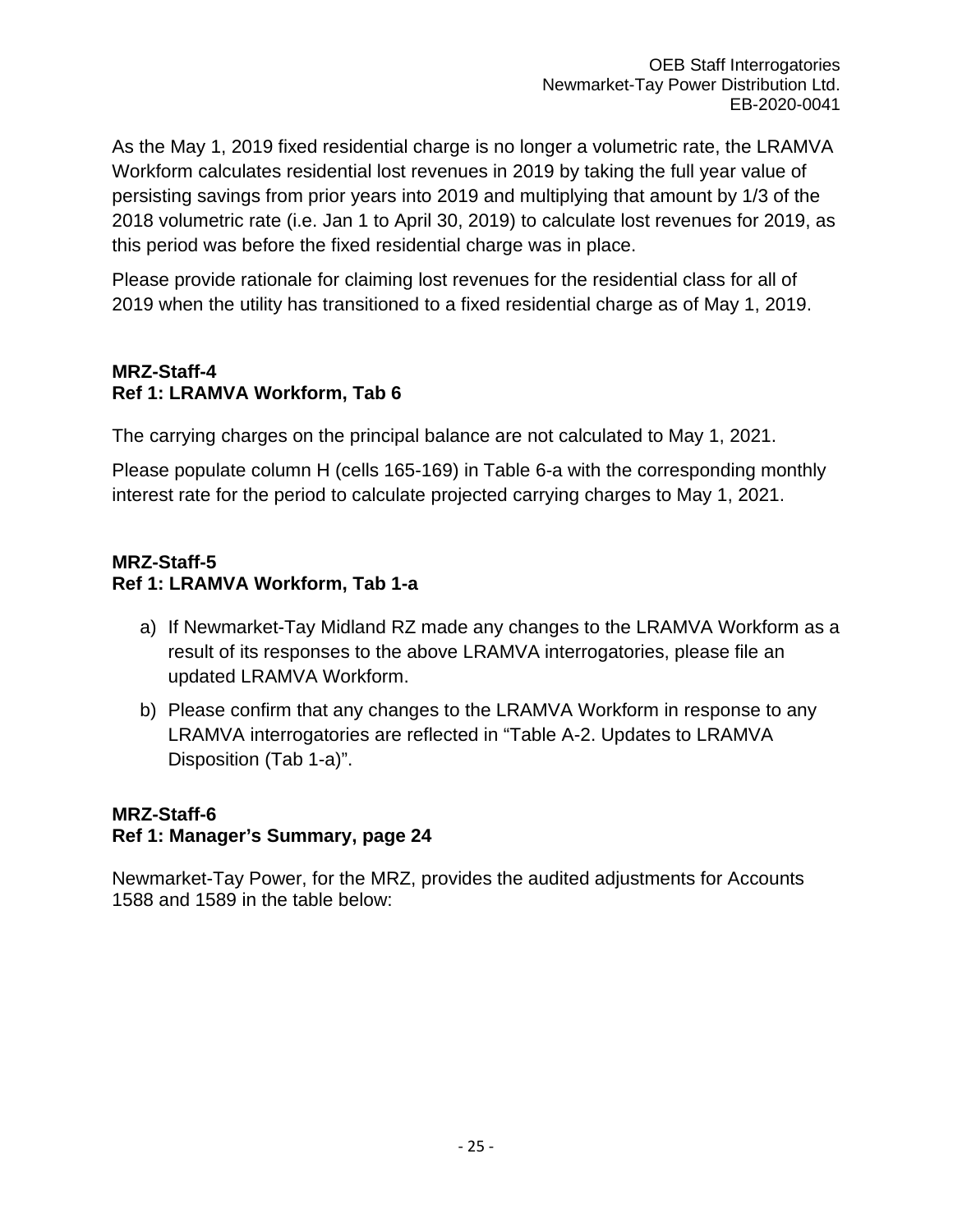|      | <b>Account 1588</b> |                            |                                  |                    | <b>Account 1589</b>        |                                  |                    |
|------|---------------------|----------------------------|----------------------------------|--------------------|----------------------------|----------------------------------|--------------------|
| Year |                     | Original<br><b>Balance</b> | <b>Revised</b><br><b>Balance</b> | <b>Adjustments</b> | Original<br><b>Balance</b> | <b>Revised</b><br><b>Balance</b> | <b>Adjustments</b> |
| 2017 | Principal           | \$62,099                   | \$62,099                         | \$-                | \$191.475                  | \$191.475                        | $S-$               |
|      | Interest            | \$4,007                    | \$4,007                          | \$-                | \$7,430                    | \$7,430                          | \$-                |
|      | Total               | \$66,106                   | \$66,106                         | \$-                | \$198,905                  | \$198,905                        | \$-                |
| 2018 | Principal           | $-$113,822$                | \$223,500                        | \$337,322          | \$480,036                  | \$142,714                        | $-$337,322$        |
|      | Interest            | \$5,103                    | \$8,516                          | \$3,413            | \$8,957                    | \$5,544                          | $-53.413$          |
|      | Total               | $-$108,719$                | \$232,016                        | \$340,735          | \$488,993                  | \$148,258                        | $-$340.735$        |
| 2019 | Principal           | \$375,591                  | $-$137,465$                      | $-$513,056$        | $-$ \$265,490              | \$71,832                         | \$337,322          |
|      | Interest            | \$6,382                    | -\$4.452                         | $-$10,834$         | \$2,413                    | \$5,826                          | \$3,413            |
|      | Total               | \$381,972                  | $-$143.918$                      | $-$525.890$        | $-$263.077$                | \$77,658                         | \$340,735          |

### Table 1: Adjustments for Accounts 1588 and 1589 for MRZ

Newmarket-Tay Power, for the MRZ, explains that:

The 2018 adjustments of principal and interest for Account 1588 and 1589 are the result of a reallocation which was recorded in the financial records in 2019.

The 2019 principal adjustment of (\$513,056) for Account 1588 consists of the following:

- Reversal of the 2018 adjustment noted above (\$337,322)
- Settlement correction of (\$175,734)

The 2019 interest adjustment of (\$10,834) for Account 1588 consists of the following:

- Reversal of the 2018 adjustment noted above (\$3,413)
- Settlement correction of (\$7,421)

The 2019 principal adjustment of \$337,322 and interest adjustment of \$3,413 for Account 1589 represent the reversal of the adjustments from 2018 noted above.

- a) Please clarify which cells in the continuity schedules the "Principal" and "Interest" rows in the adjustment table for Accounts 1588 and 1589 represent which cells in the continuity schedules.
- b) Please provide a detailed explanation and calculation for the 2018 adjustment of \$337,322 in Accounts 1588 and 1589 which is stated as "result of a reallocation which was recorded in the financial records in 2019".
- c) Please provide a detailed explanation for the 2019 principal adjustment in Account 1588 for the settlement correction pf (\$175,734). Please confirm if and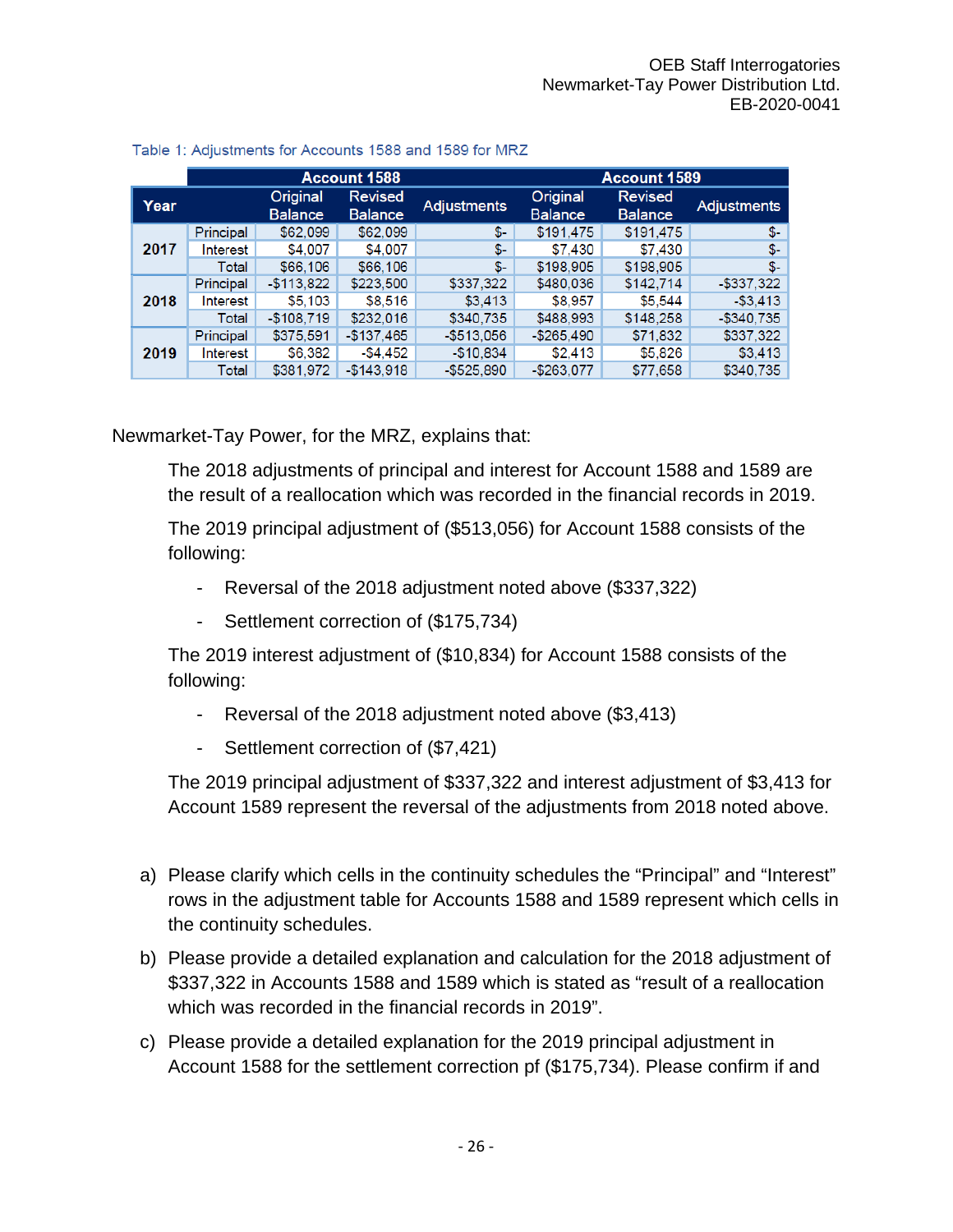when Newmarket-Tay Midland RZ has submitted the settlement correction with the IESO.

### **MRZ-Staff-7 Ref 1: Newmarket-Tay Midland RZ's GA Analysis Workform**

OEB staff notes that there are no reconciling items on the GA Analysis workforms for 2017 to 2019 for the "Differences in actual system losses and billed TLFs" while there appear to be differences between the actual approved line loss factors and the approved line loss factor.

a) Please calculate the reconciling item for the "Differences in actual system losses and billed TLFs" using the table below and update the GA Analysis Workforms accordingly:

| Year | Wholesale<br>kWh<br>delivered to<br>Newmarket-<br><b>Tay Midland</b><br>RZ's Non-<br><b>RPP class</b><br>customers<br>(Note 1) | <b>Retail billed</b><br>kWh by<br>Newmarket-<br><b>Tay Midland</b><br><b>RZ to Non-</b><br><b>RPP class B</b><br>customers | <b>Unaccounted</b><br>for Energy<br>Loss<br><b>Consumption</b><br>kWh | Weighted<br>Average<br><b>GA</b> rate of<br>the Year<br>(Note 2) | <b>The</b><br><b>Calculated</b><br><b>Line Loss</b><br>\$ for the<br>year |
|------|--------------------------------------------------------------------------------------------------------------------------------|----------------------------------------------------------------------------------------------------------------------------|-----------------------------------------------------------------------|------------------------------------------------------------------|---------------------------------------------------------------------------|
|      | Α                                                                                                                              | B                                                                                                                          | $C = B - A$                                                           | D                                                                | $E = C X D$                                                               |
| 2017 |                                                                                                                                |                                                                                                                            |                                                                       |                                                                  |                                                                           |
| 2018 |                                                                                                                                |                                                                                                                            |                                                                       |                                                                  |                                                                           |
| 2019 |                                                                                                                                |                                                                                                                            |                                                                       |                                                                  |                                                                           |

Note 1: the wholesale kWh delivered to the MRZ's Non-RPP class B customers is to be calculated as: (AQEW +Embedded Generation kWh) x Non-RPP class B customers' retail proportion of the total retail consumption

Note 2: the weighted average GA rate of the year is to be calculated as total \$ consumption at GA rate billed divided by total billed consumption kWh for Non-RPP class B customers

## **MRZ-Staff-8**

## **Ref 1: Manager's summary, Appendix 7, External Auditor's DVA Review Report**

The external auditor's review report states the following: